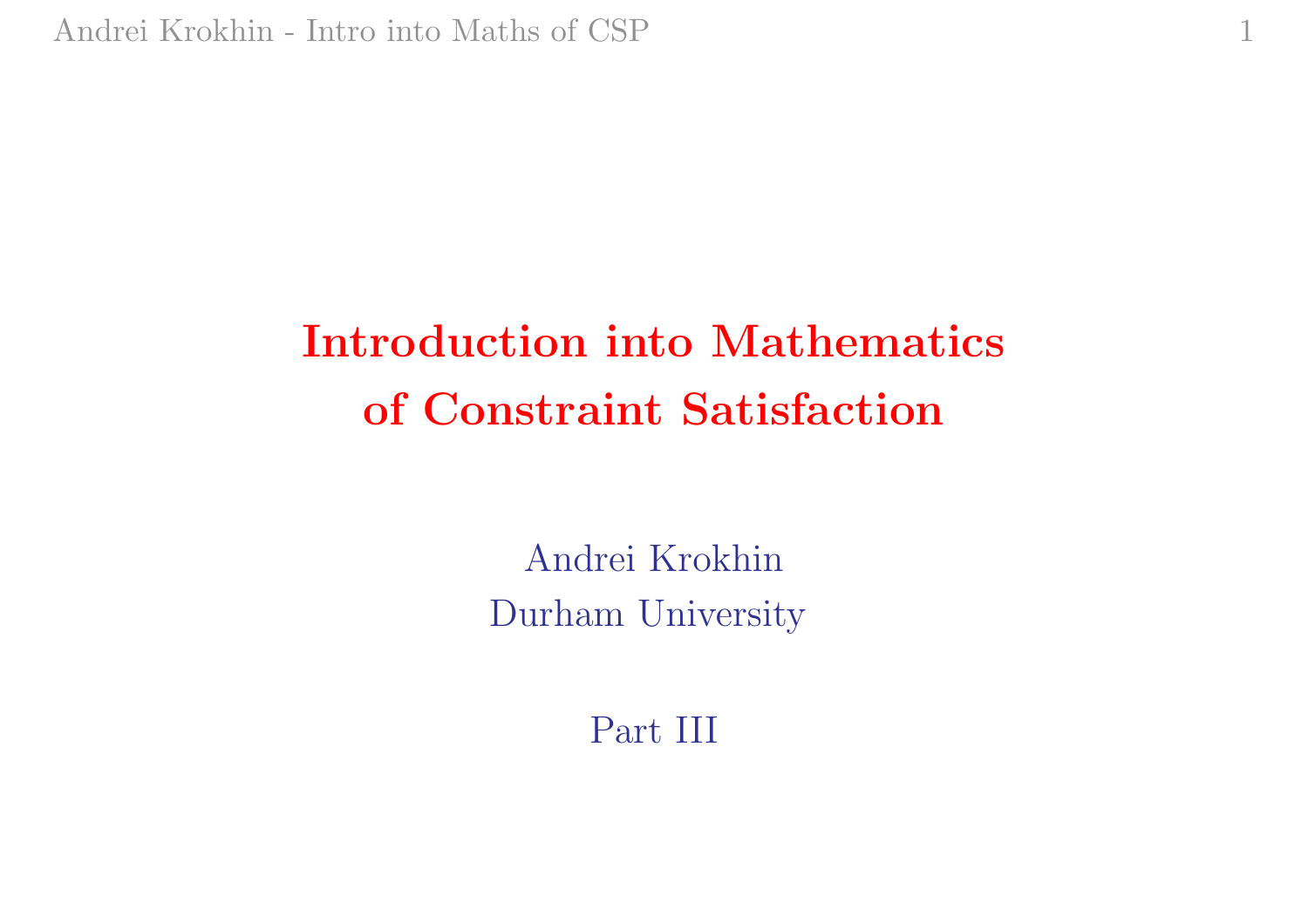## Outline of the Course

- 1. The CSP and its forms
	- Examples of CSPs
- 2. Complexity issues and computational questions
	- What questions do we ask about CSPs?
- 3. Mathematical techniques
	- Treewidth and its generalisations
	- Based on talk by Daniel Marx in Dagstuhl in 2009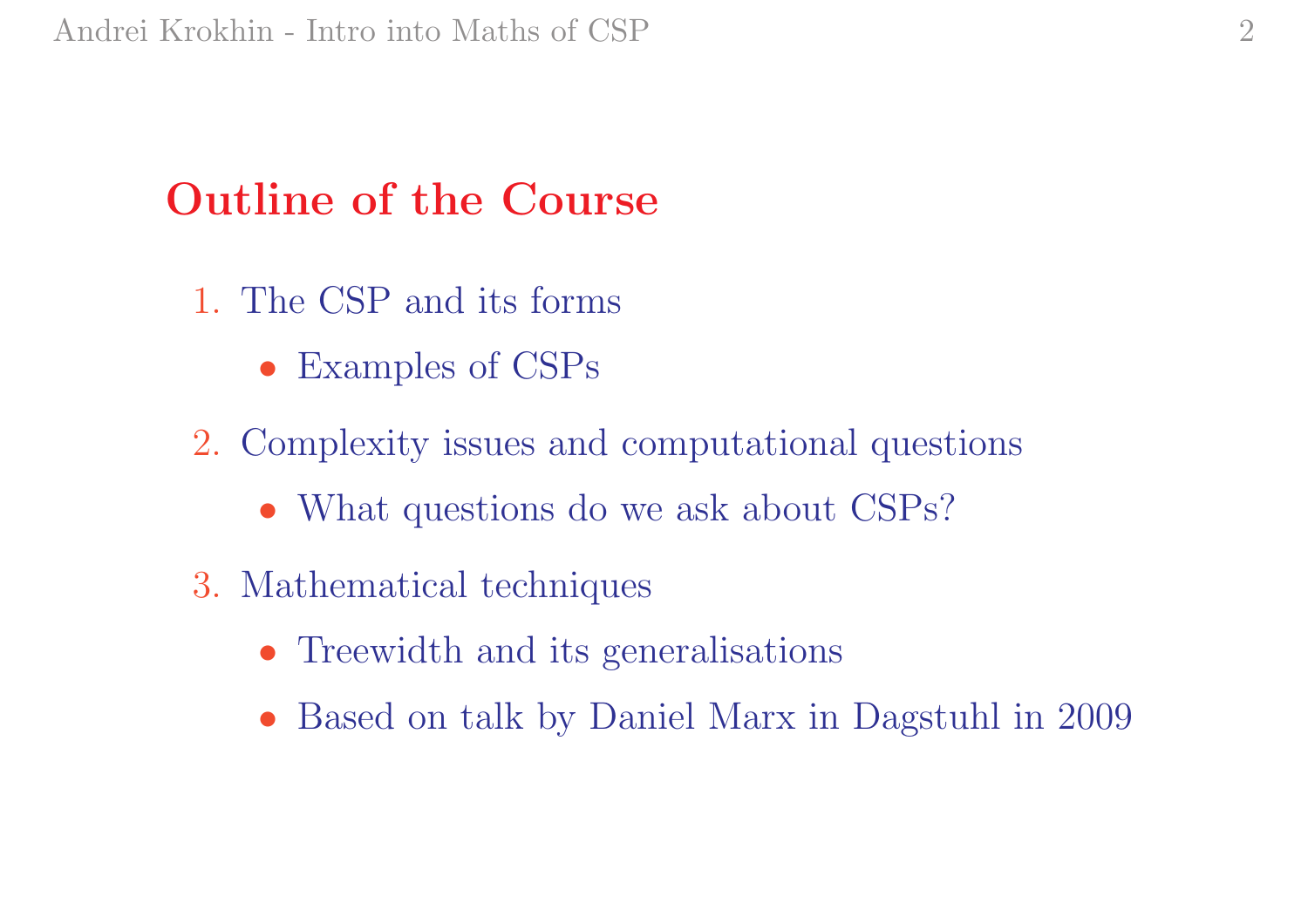#### The Party Problem

- Problem: Invite some colleagues for a party
- Constraint: Everyone should be having fun
	- Don't invite anyone and their direct boss at the same time
- Goal: Maximize the total fun factor of the invited people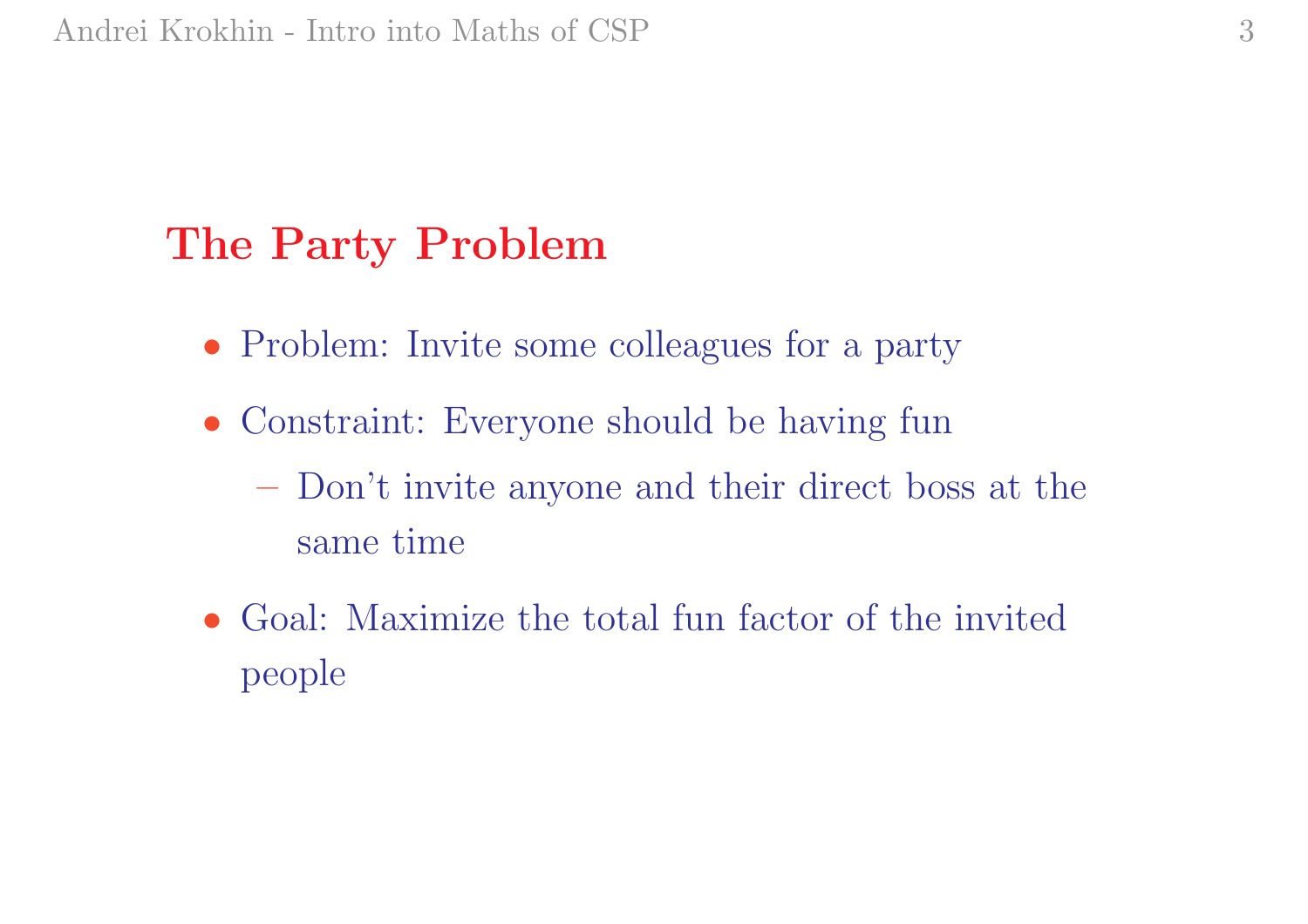#### The Party Problem

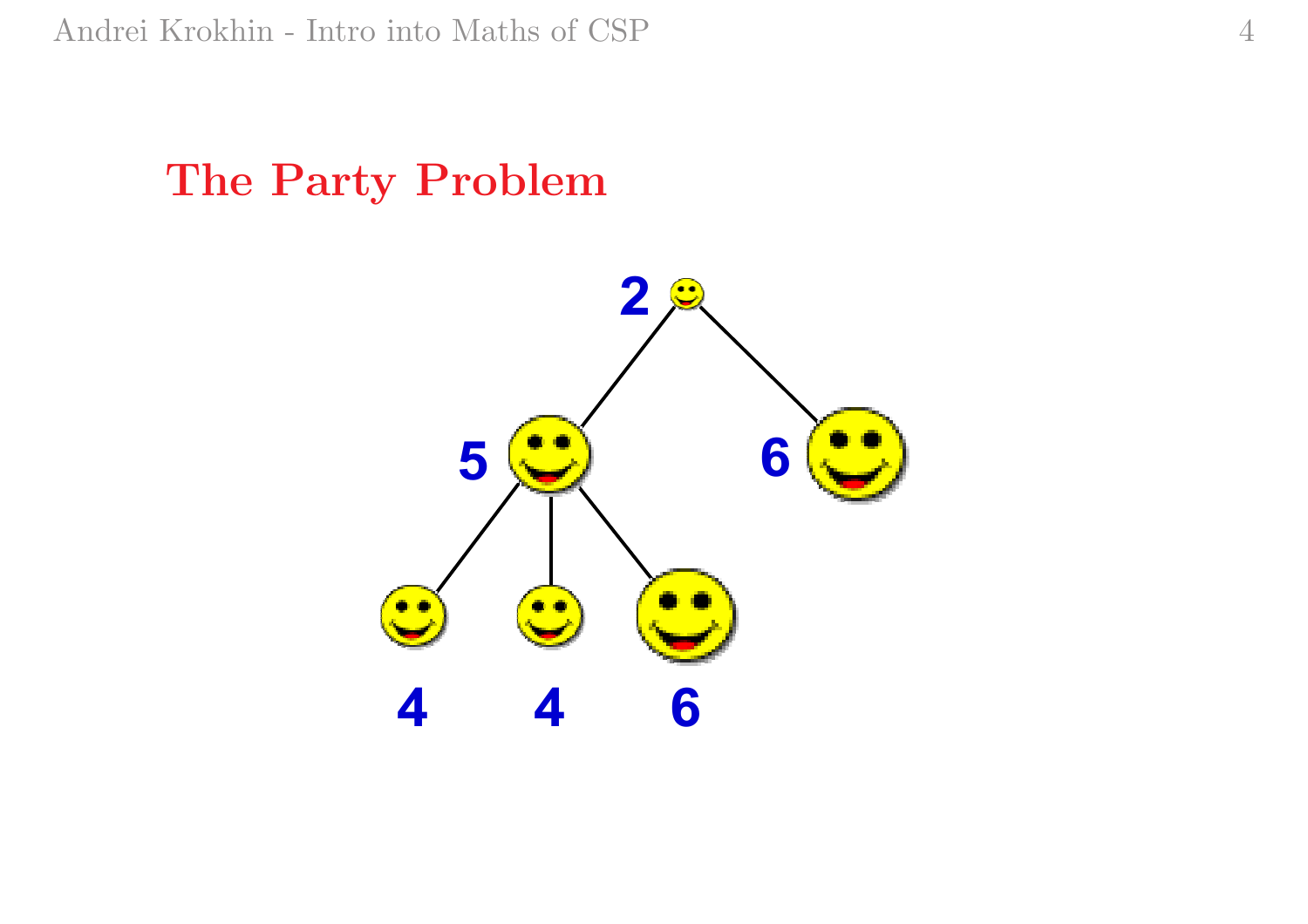## Solving the Party Problem

- Use dynamic programming
	- $-T_v$  subtree rooted at v
	- $-$  A[v] weight of max independent set in  $T_v$
	- $B[v]$  same, but excluding v
- Assume  $v_1, \ldots, v_k$  are children of v. Have recurrence relations
	- $B[v] = \sum$  $\,k$  $_{i=1}^{\kappa}$   $A[v_i]$ ]  $P[v] = \sum_{i=1}^{N} P[v_i]$ <br>  $- A[v] = \max(B[v], w(v) + \sum v_i$  $\,k$  $_{i=1}^{\kappa}$   $B[v_i])$
- Compute  $A[v]$  and  $B[v]$  in the bottom-up order
- If r is the root,  $A[r]$  is the optimum value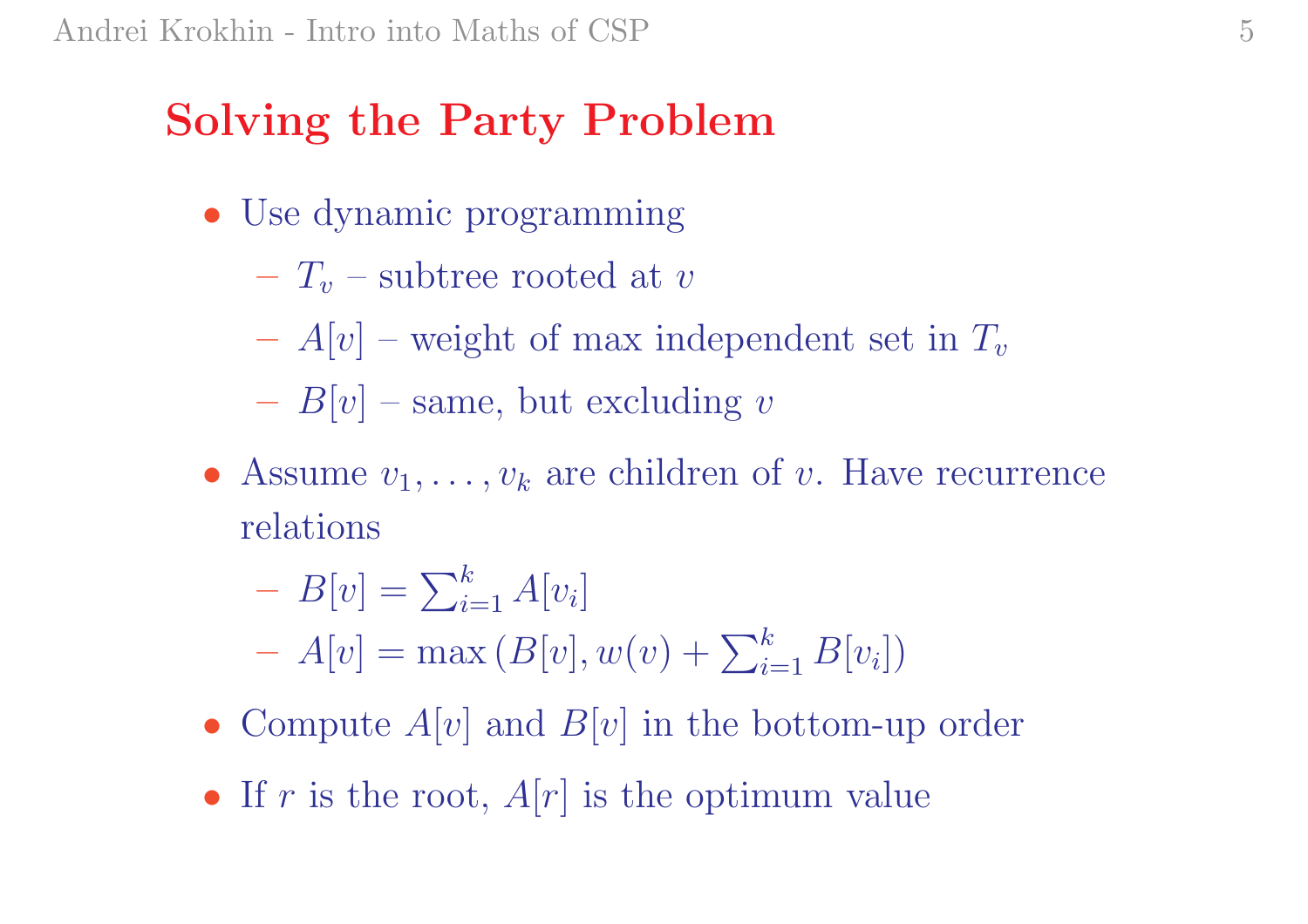#### Graphs and Hypergraphs of an Instance

$$
I=C_1(x_2,x_1,x_3)\wedge C_2(x_4,x_3)\wedge C_3(x_1,x_4,x_2)
$$

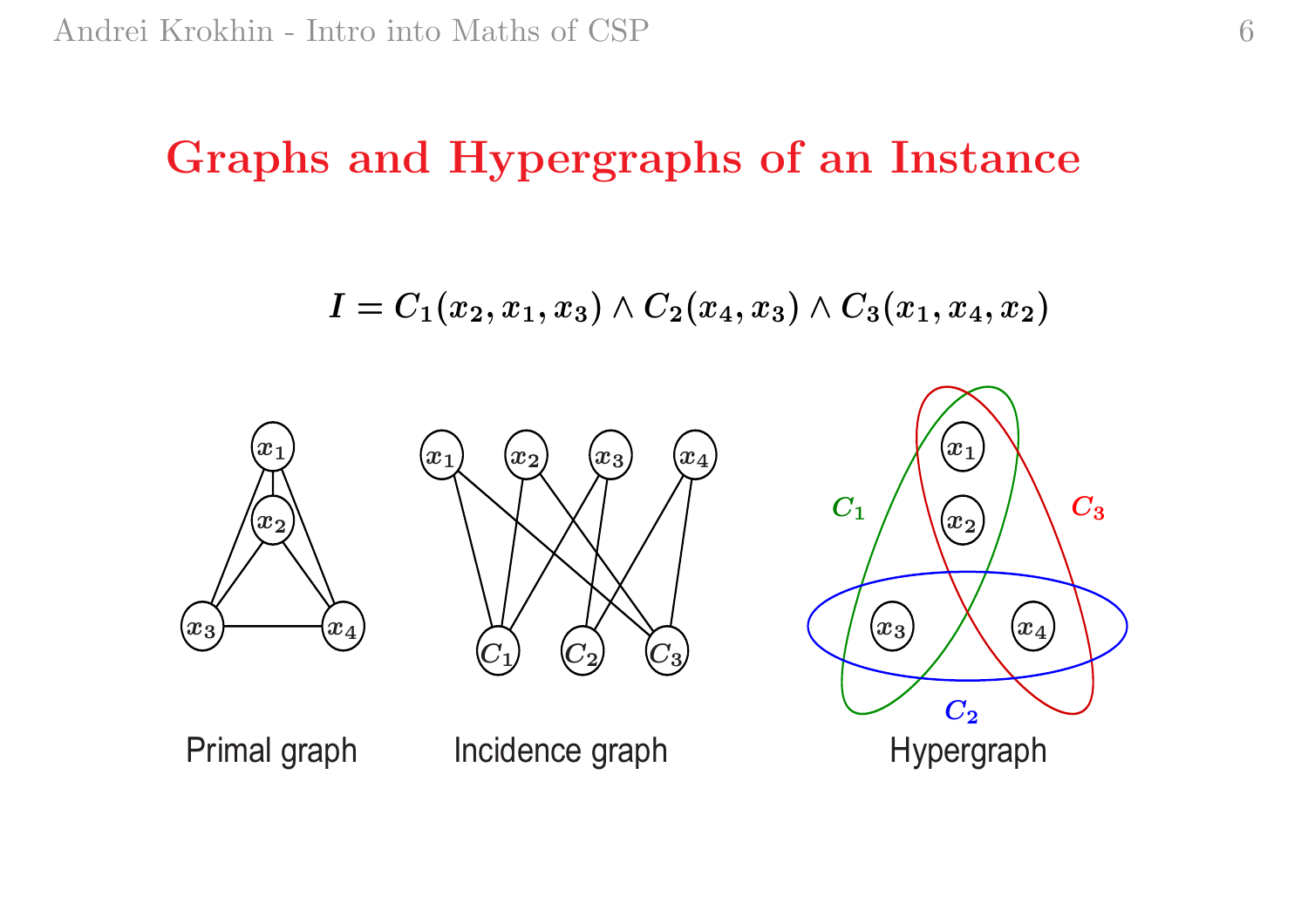## Tree-Shaped CSP

- Binary CSP is tractable on instances whose primal graph is <sup>a</sup> tree is easy.
- Proof  $1$  Dynamic programming algorithm
	- $\text{For each } v \in V, d \in D, \text{ let } x[v, d] = true \text{ if the }$ subtree rooted at  $v$  has a solution
	- Leaves are trivial
	- Compute  $x[v, d]$  in bottom-up order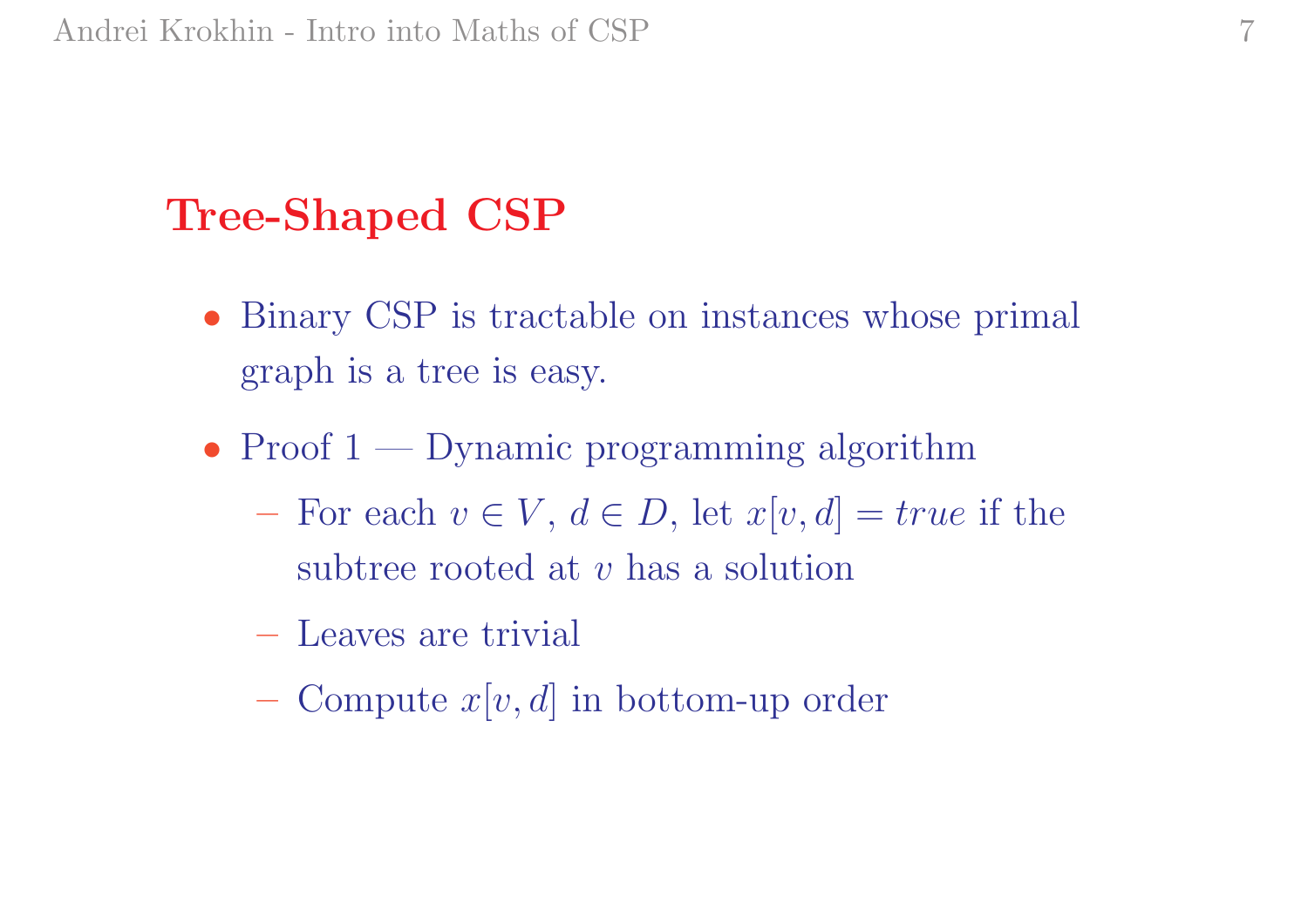## Tree-Shaped CSP

- Binary CSP is tractable on instances whose primal graph is <sup>a</sup> tree is easy.
- Proof  $2$  Arc-consistency algorithm
	- $-$  For each  $v \in V, d \in D$ ,
	- $-$  If some constraint  $R(v, u)$  does not support  $(d, *)$
	- $-$  Delete tuples  $(d,*)$  from each constraint on  $(v,*)$
	- Repeat
	- When stabilized, either all constraints are empty, or there is <sup>a</sup> solution.
- How to generalise these two ideas?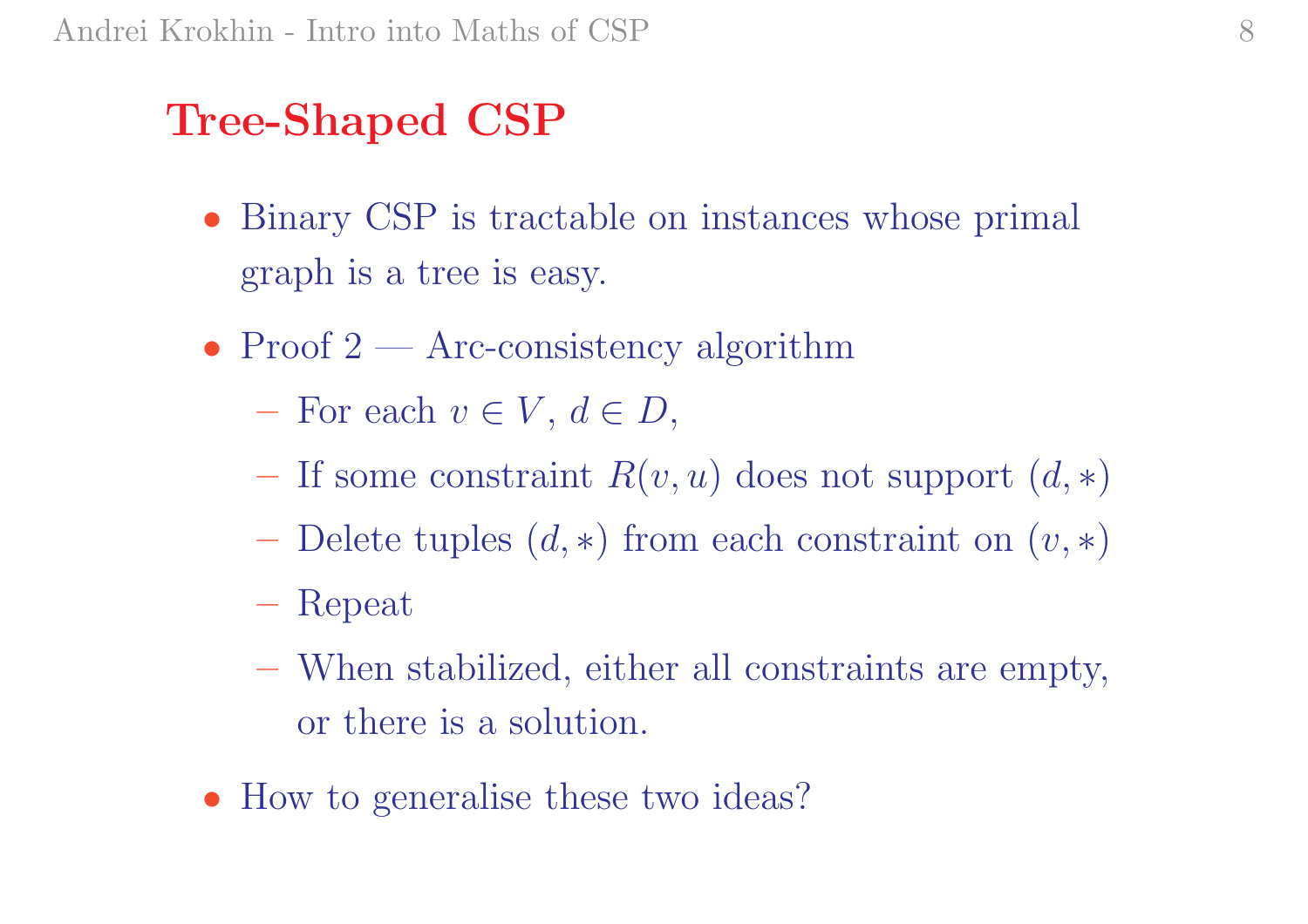### **Treewidth**

- Treewidth measures how tree-like a graph is
- introduced by Robertson and Seymour
- A (hyper)graph G has treewidth  $\leq k$  if there is a tree T, called tree decomposition, such that
	- the nodes of T are subsets of V of size  $\leq k+1$
	- nodes containing any given element form a subtree
	- for any (hyper)edge  $e$  in  $G$ , there is a node in  $T$  $\rm{containing}\,\,e.$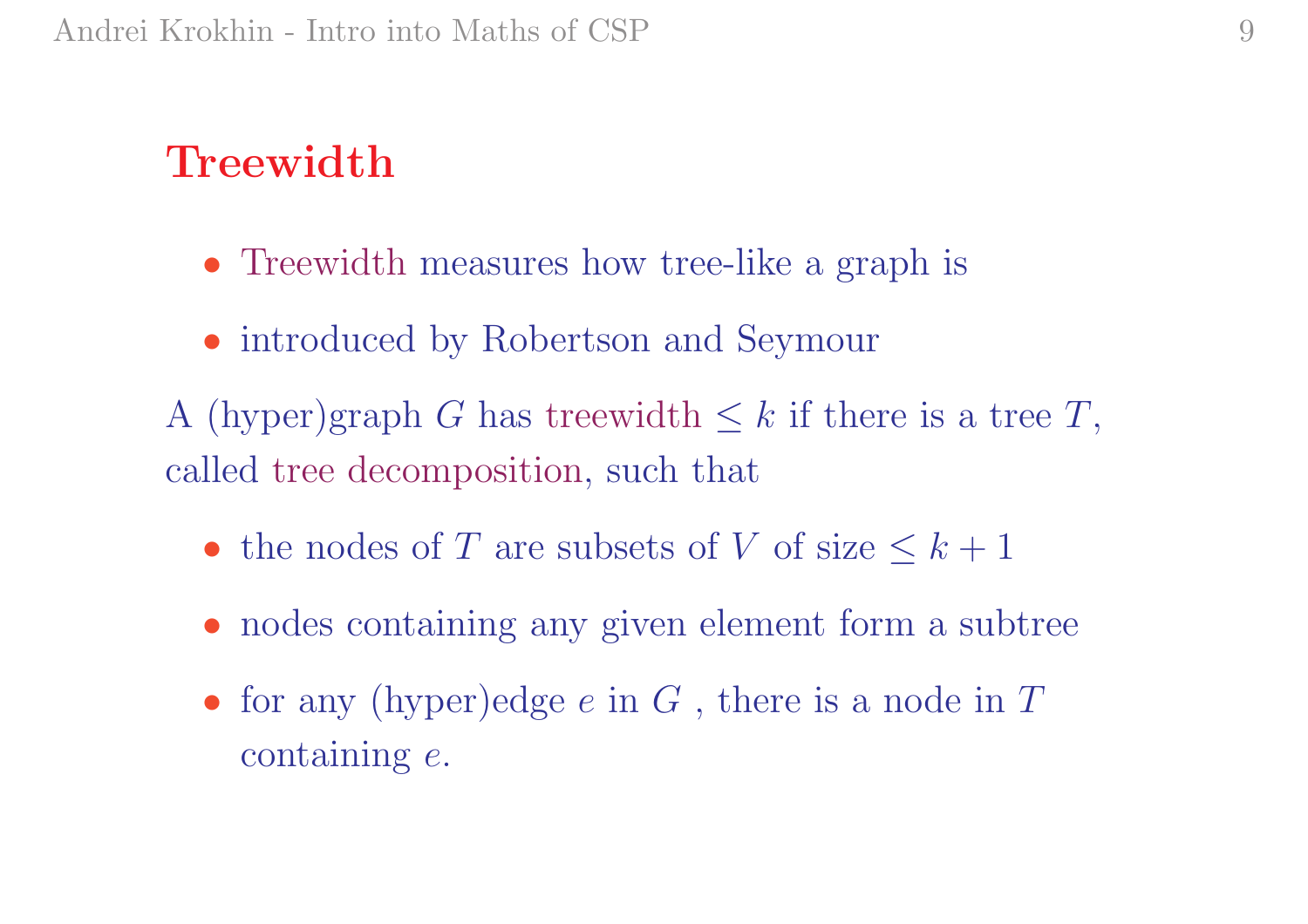#### Example

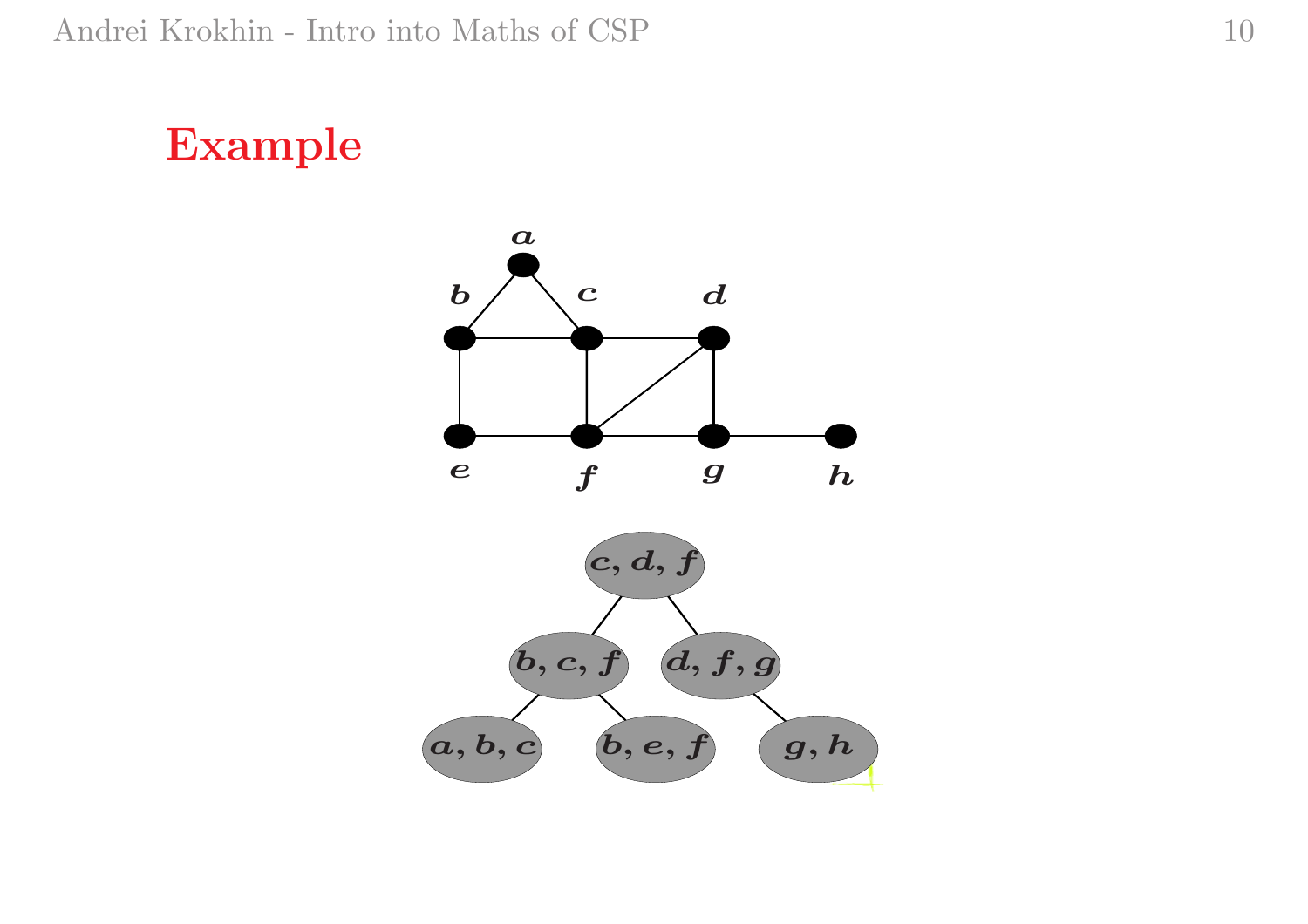## CSPs of Bounded Treewidth

- For each fixed  $k$ , binary CSP is solvable in polynomial time on instances of treewidth  $\leq k$ .
- for each fixed  $k$ , CSP is solvable in polynomial time on instances whose primal graph has treewidth  $\leq k$ .
- Two algorithms
	- <sup>k</sup>-consistency algorithm
	- using tree decomposition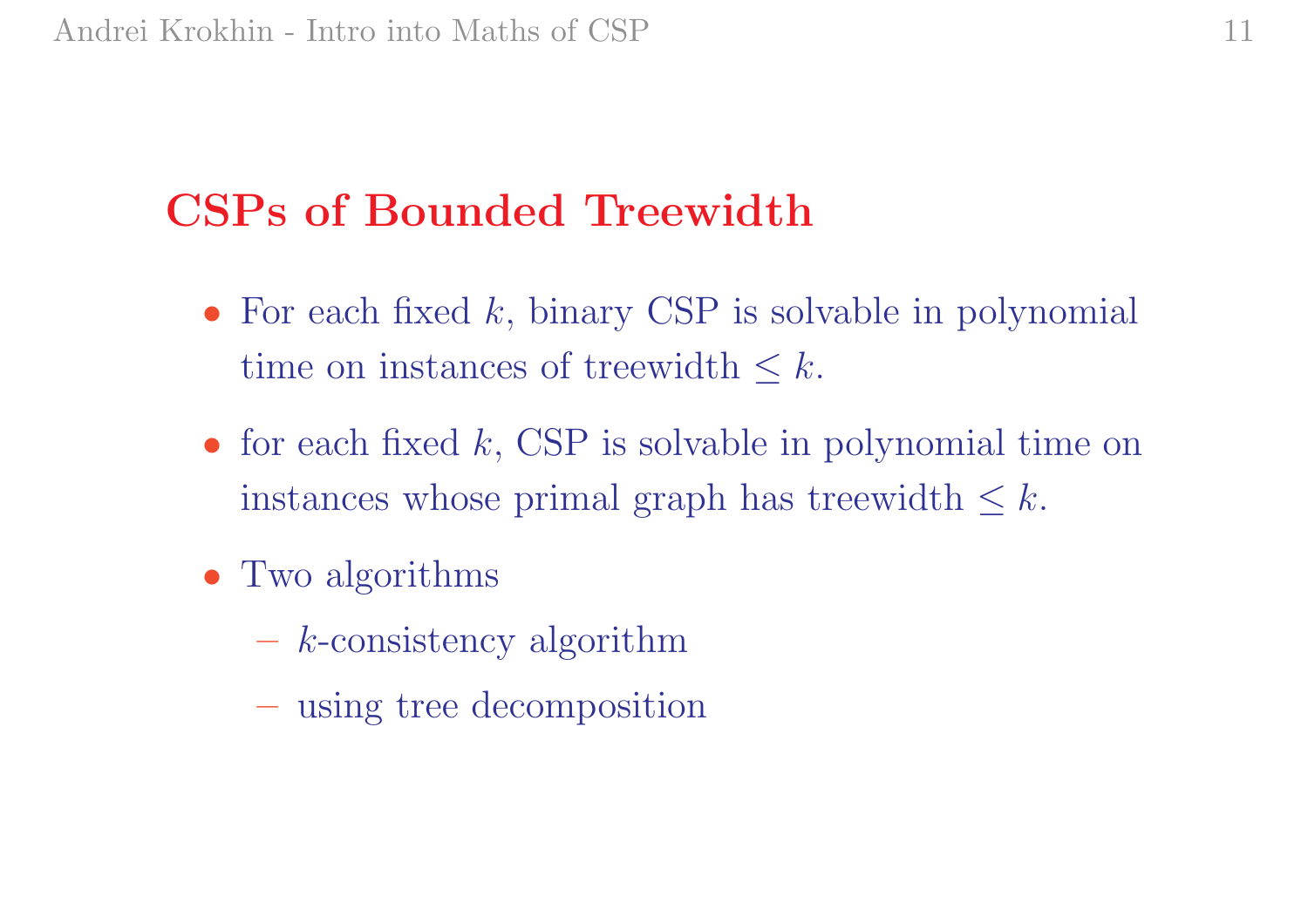## k-Consistency

For a set  $S \subseteq V$ , a partial solution on S is a function  $S \to D$  that satisfies all constraints with scopes in S.

An instance is k-consistent if, for all  $X \subseteq Y \subseteq V$  with  $|Y| \leq k+1$ , any partial solution on X extends to a partial solution on Y .

Can transform any instance into equivalent k-consistent:

- For each S with  $|S| \leq k+1$  generate the list  $L_S$  of all partial solutions on S.
- Repeatedly remove violations of *k*-consistency.

Polynomial-time for each fixed k.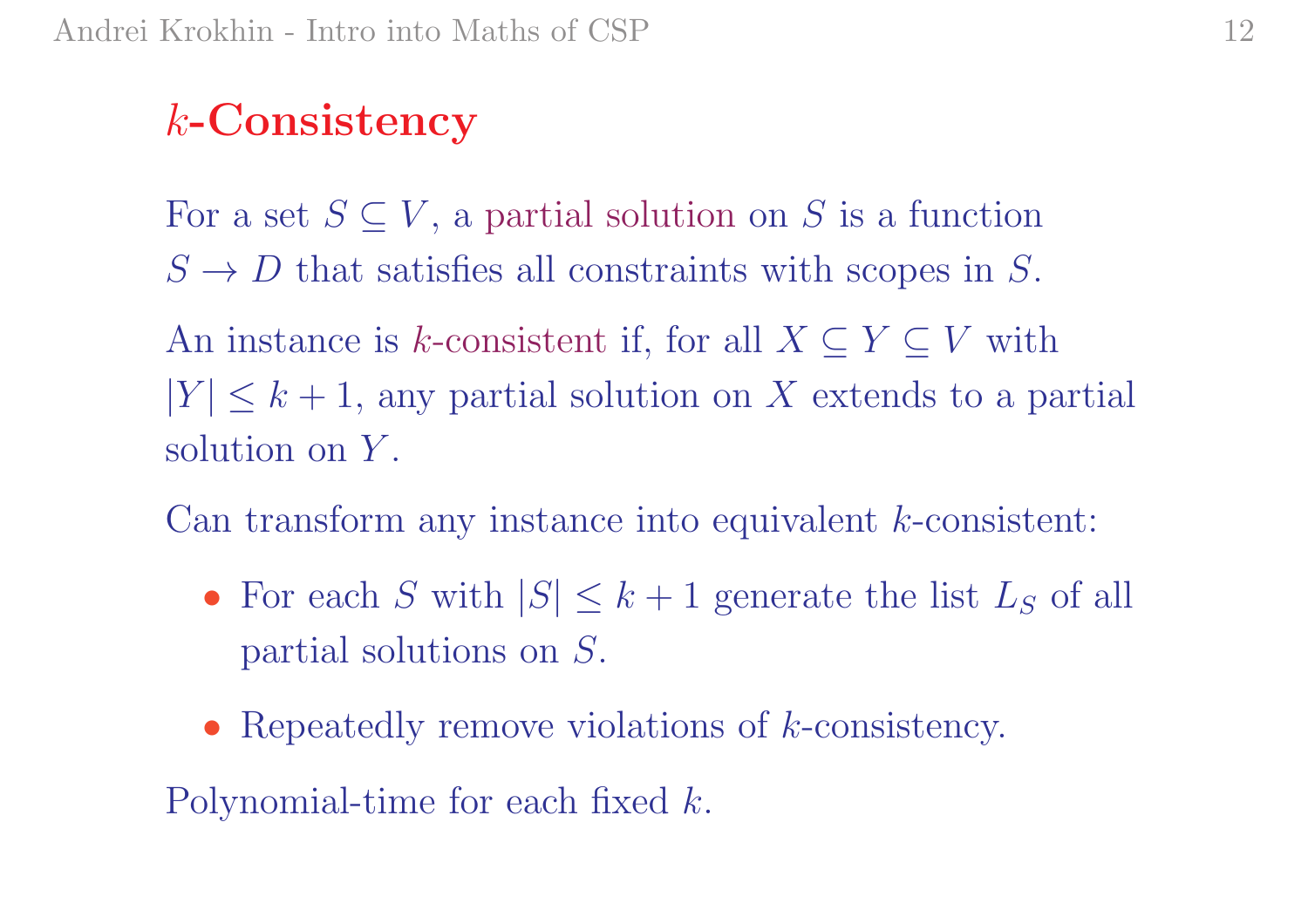#### 2-Consistency by Example

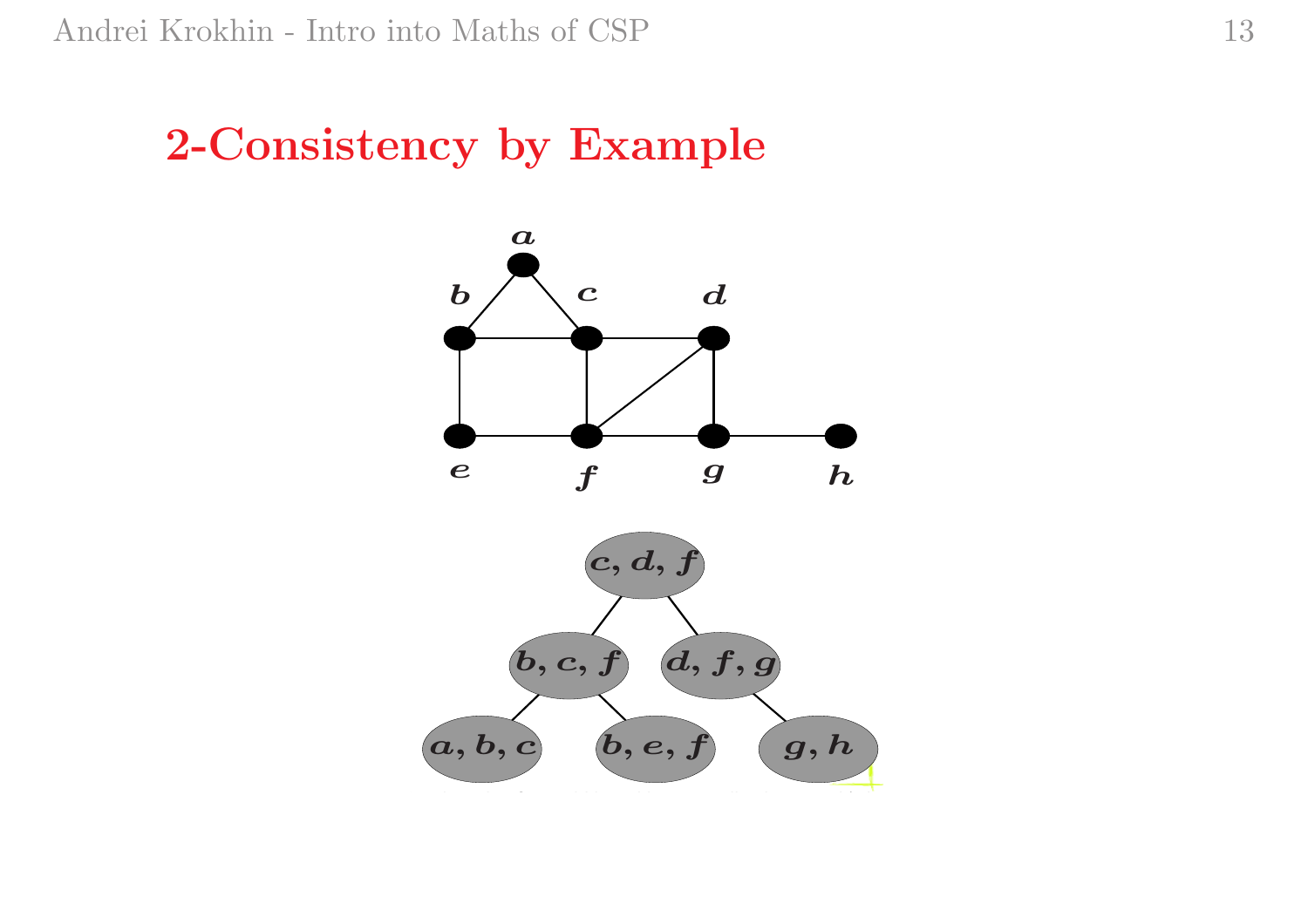## Using Tree Decomposition

Take an instance I and a tree decomposition T of the primal graph of  $I$  (of width  $\leq k$ ). Form a binary CSP  $\text{instance.}$ 



Transformation is polynomial-time for fixed k. Solve the tree instance.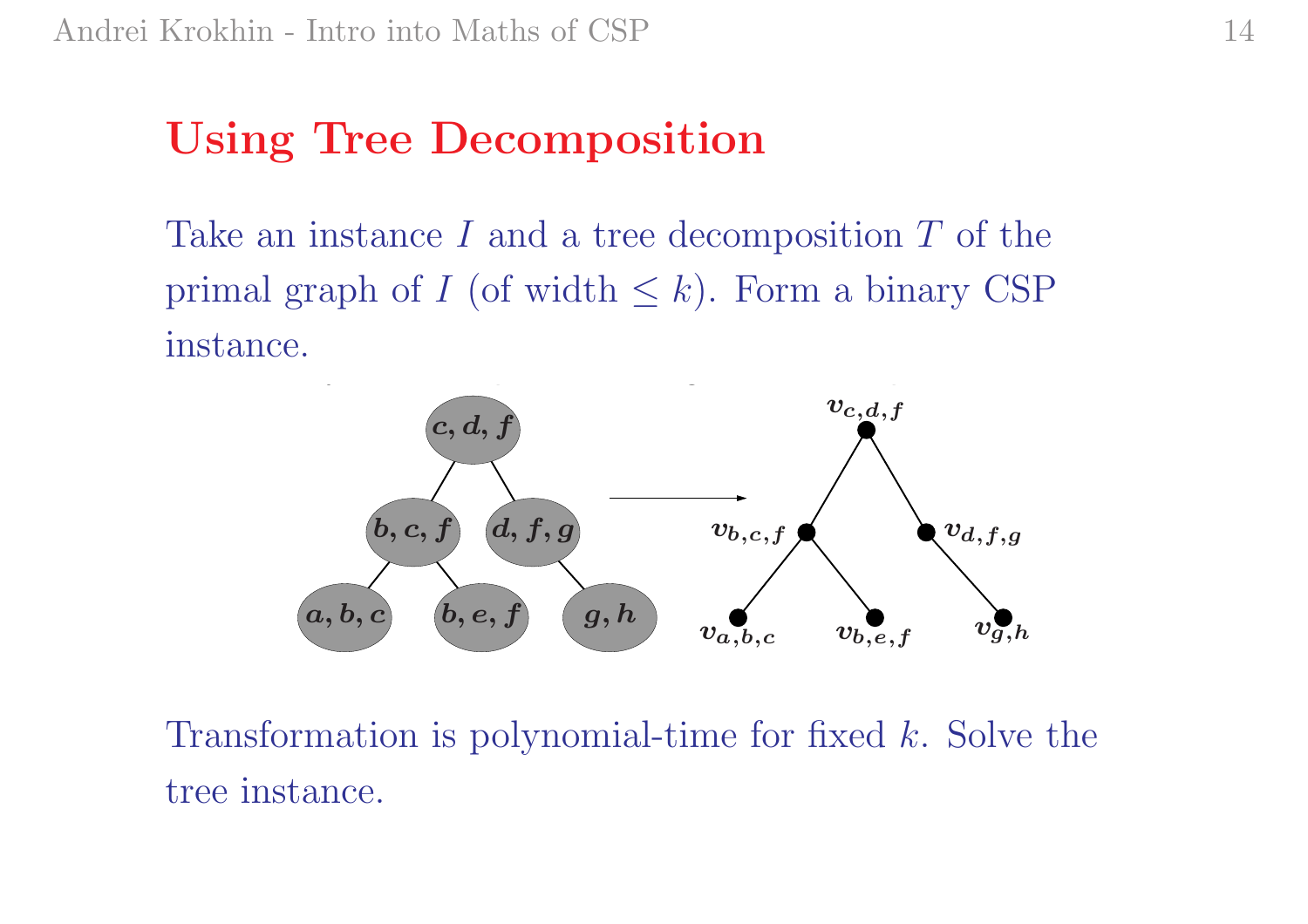## Finding Tree Decompositions

- It is NP-hard to compute treewidth of graph, but tractable to decide for each fixed  $k$ .
- For each fixed  $k$ , there is a linear time algorithm that computes a tree decomposition of width  $k$  (if exists).
- There is a polynomial-time algorithm that finds a tree There is a polynomial-time algorithm that mus a<br>decomposition of width  $O(k\sqrt{k})$  if there is one of width  $k$ .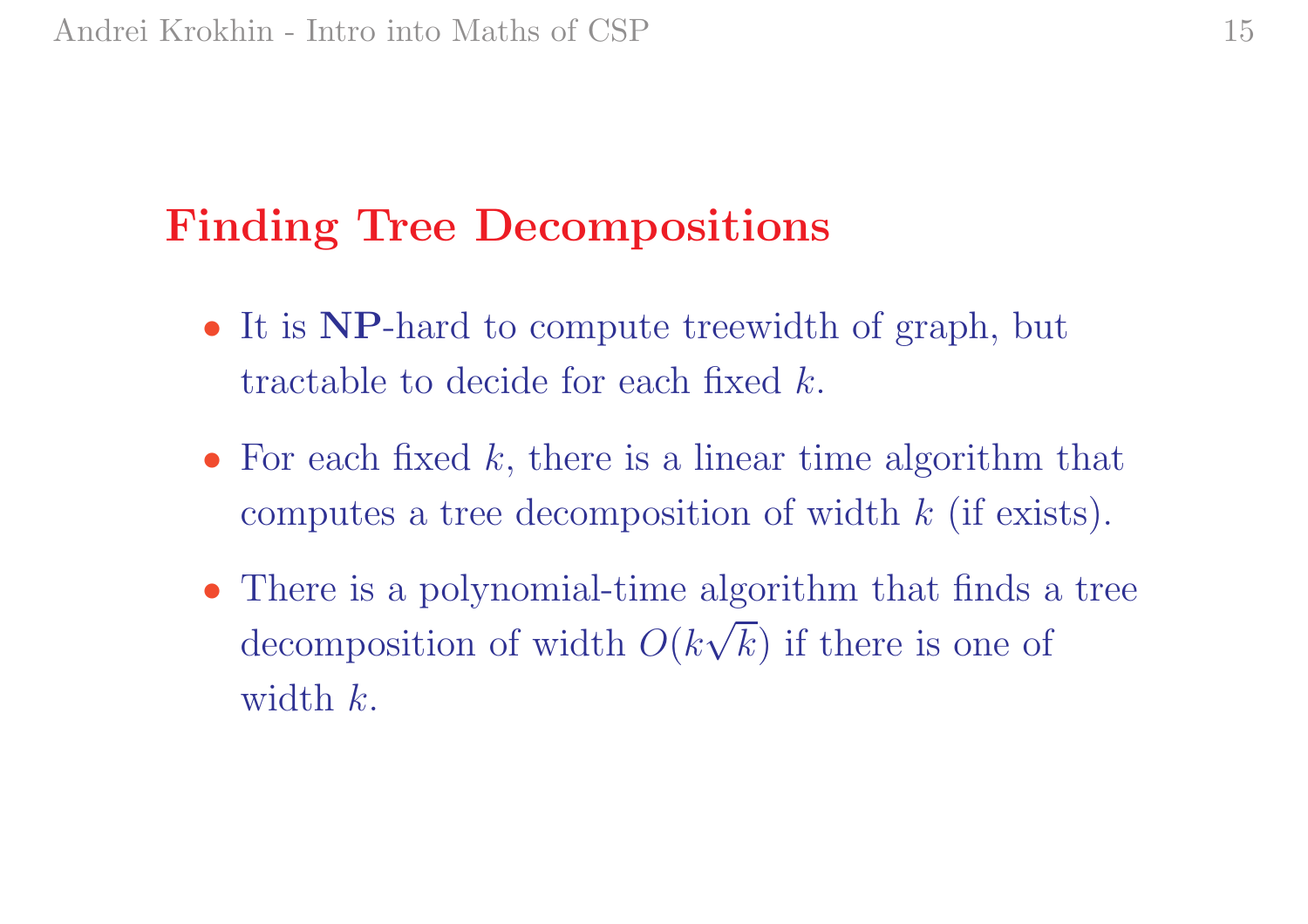## Gaifman Graph of a Structure

- The Gaifman graph  $G(\mathcal{A})$  of a structure  $\mathcal{A}$  has
	- set of nodes A
	- edges  $(a, a')$  where  $a \neq a'$  appear in the same tuple in some relation
- Treewidth of  $\mathcal{A} =$  treewidth of  $G(\mathcal{A})$
- Each tuple in A gives a clique in  $G(\mathcal{A})$ , hence must be contained in one "bag" of any tree decomposition.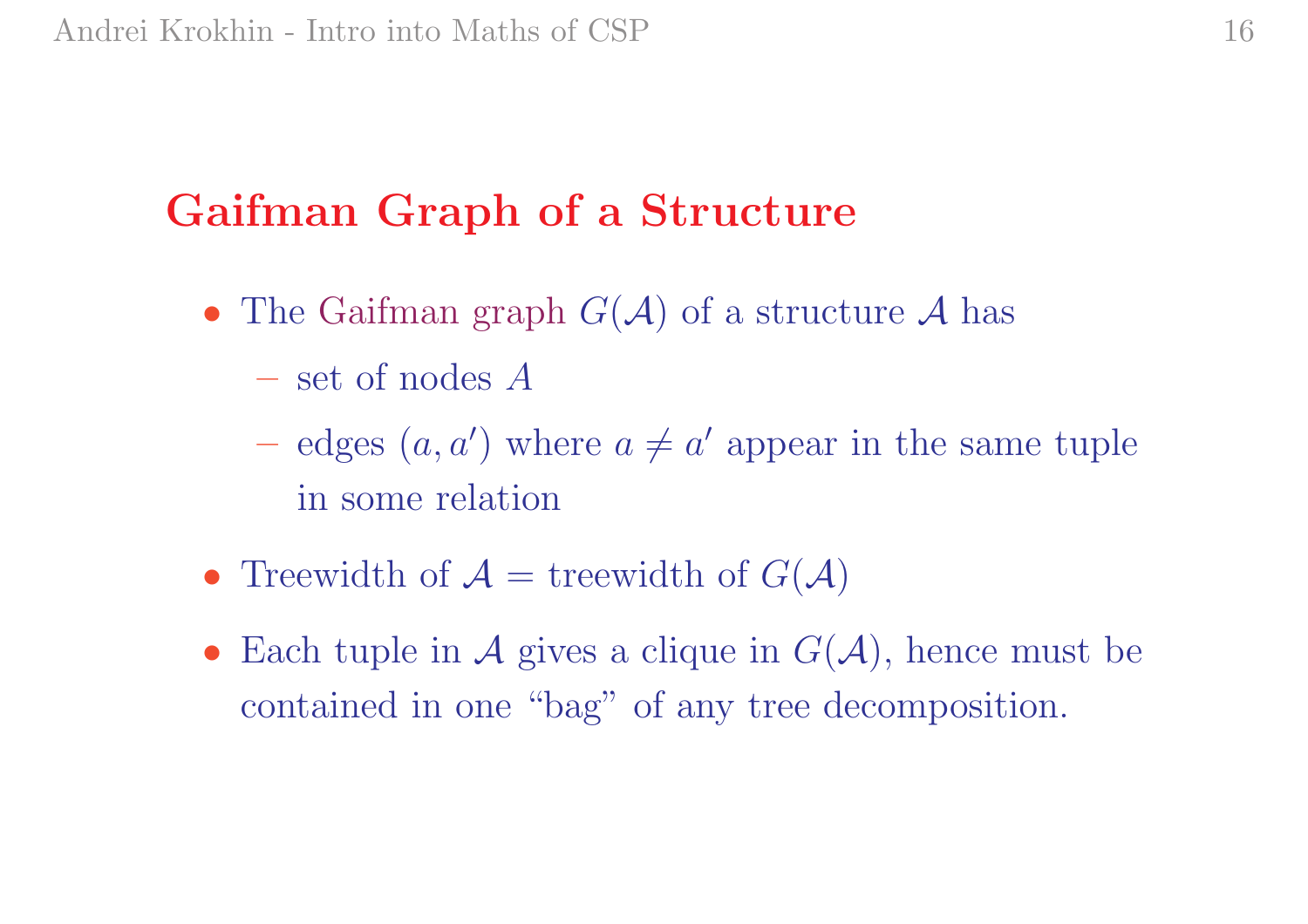### ${\bf Power\,\, of\,\, }k\text{-}\bf{Consistency}$

A core of a structure  $\mathcal A$  is its minimal substructure  $\mathcal A'$  with  $\mathcal{A} \to \mathcal{A}'$  .

Fact. All cores of <sup>a</sup> structure are isomorphic.

Example: The core of any bipartite graph is  $K_2$ .

Theorem <sup>1</sup> (Dalmau,Kolaitis,Vardi'02) If the core of A has treewidth  $\leq k$  then the k-consistency  $algorithm\ correctly\ solves\ CSP(\{\mathcal{A}\},-) .$ 

Theorem <sup>2</sup> (Atserias,Bulatov,Dalmau'07) If the k-consistency algorithm correctly solves  $CSP({A},-)$  then the core of A has treewidth  $\leq k$ .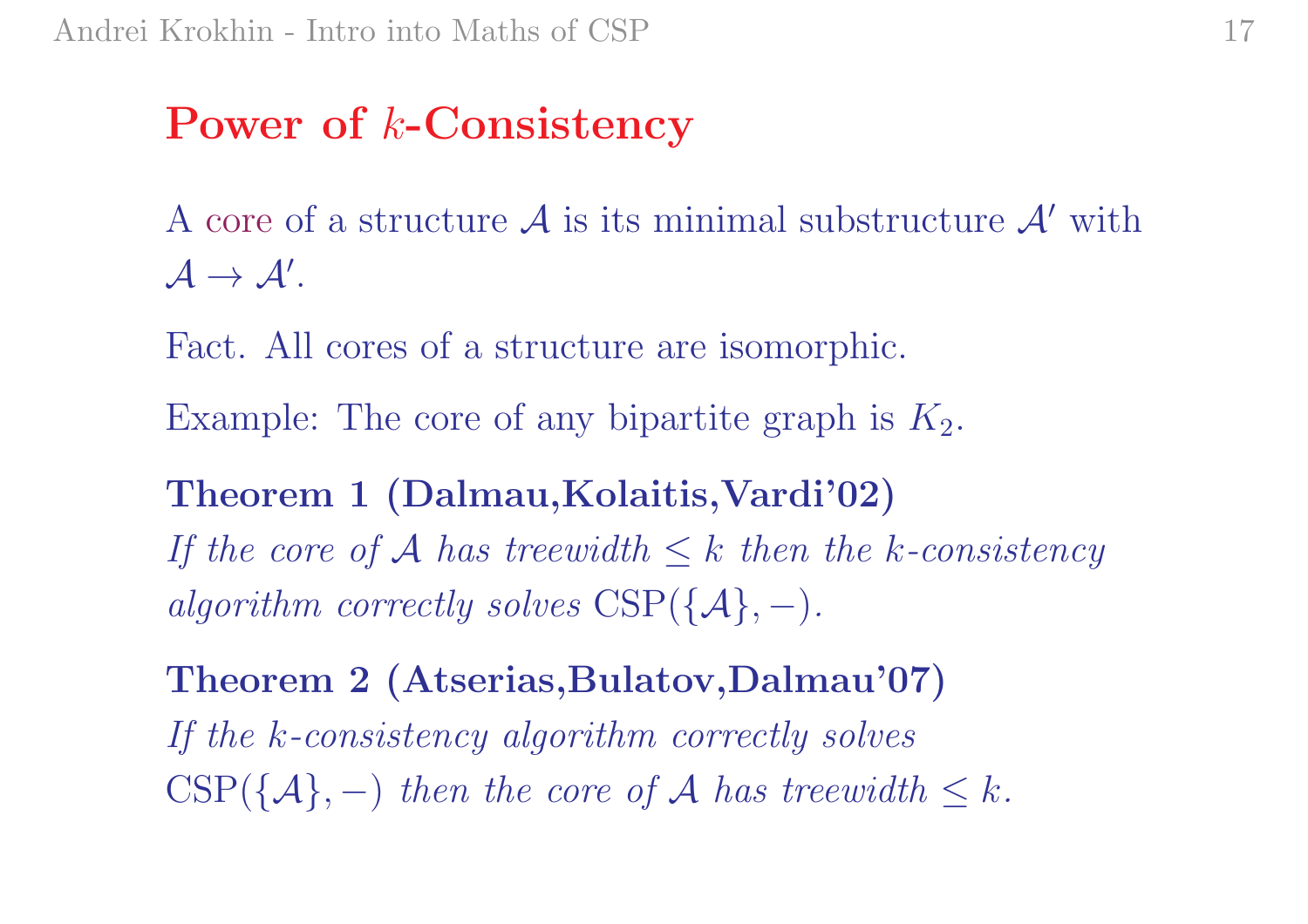### Bounded Arity Case

**Theorem 3 (Grohe'07)** Let  $\mathfrak A$  be a recursively enumerable class of structures of bounded arity. Assuming  $\textbf{FPT}\neq \textbf{W}[1], \textit{TFAE}$ 

- $CSP(2l, -)$  is tractable.
- the cores of structures in A have bounded treewidth.

 $\bf Theorem~4~(Dalmau, Jonsson'04)$   $Let~\mathfrak A ~be~a$ recursively enumerable class of structures of bounded arity.  $Assuming \textbf{ FPT} \neq \textbf{W[1]}, \textit{TFAE}$ 

- counting  $CSP(2l, -)$  is tractable.
- the structures in A have bounded treewidth.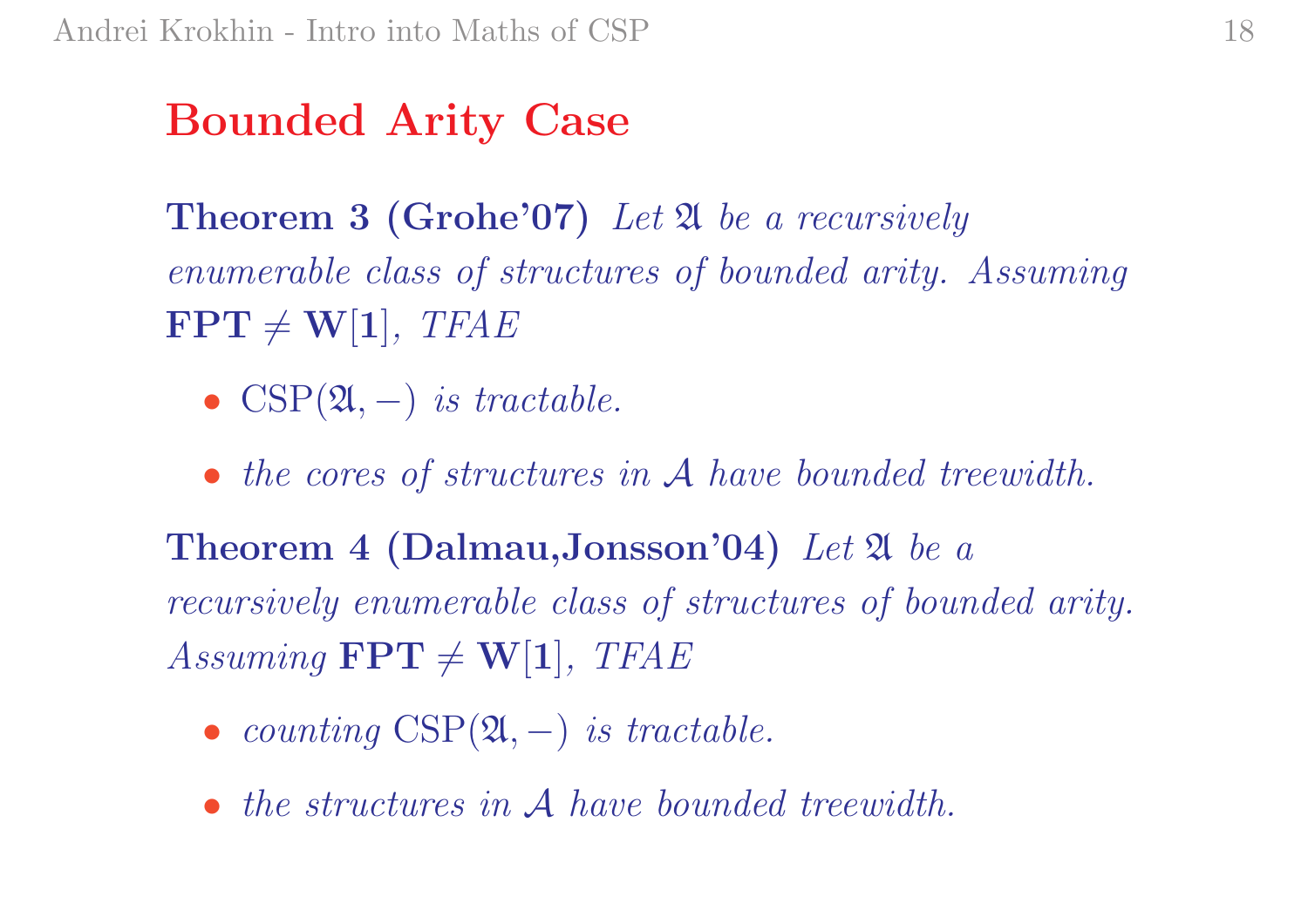### Unbounded Arities

- For a class  $\mathfrak H$  of hypergraphs, let  $CSP(\mathfrak H, -)$  denote all CSP instances with hypergraphs in  $\mathfrak{H}$ .
- Know: bounded treewidth <sup>⇒</sup> tractable
- Any instance with a single constraint of arity  $n$  has a hypergraph of large treewidth, but is trivial to solve.
- So there are more tractable cases out there.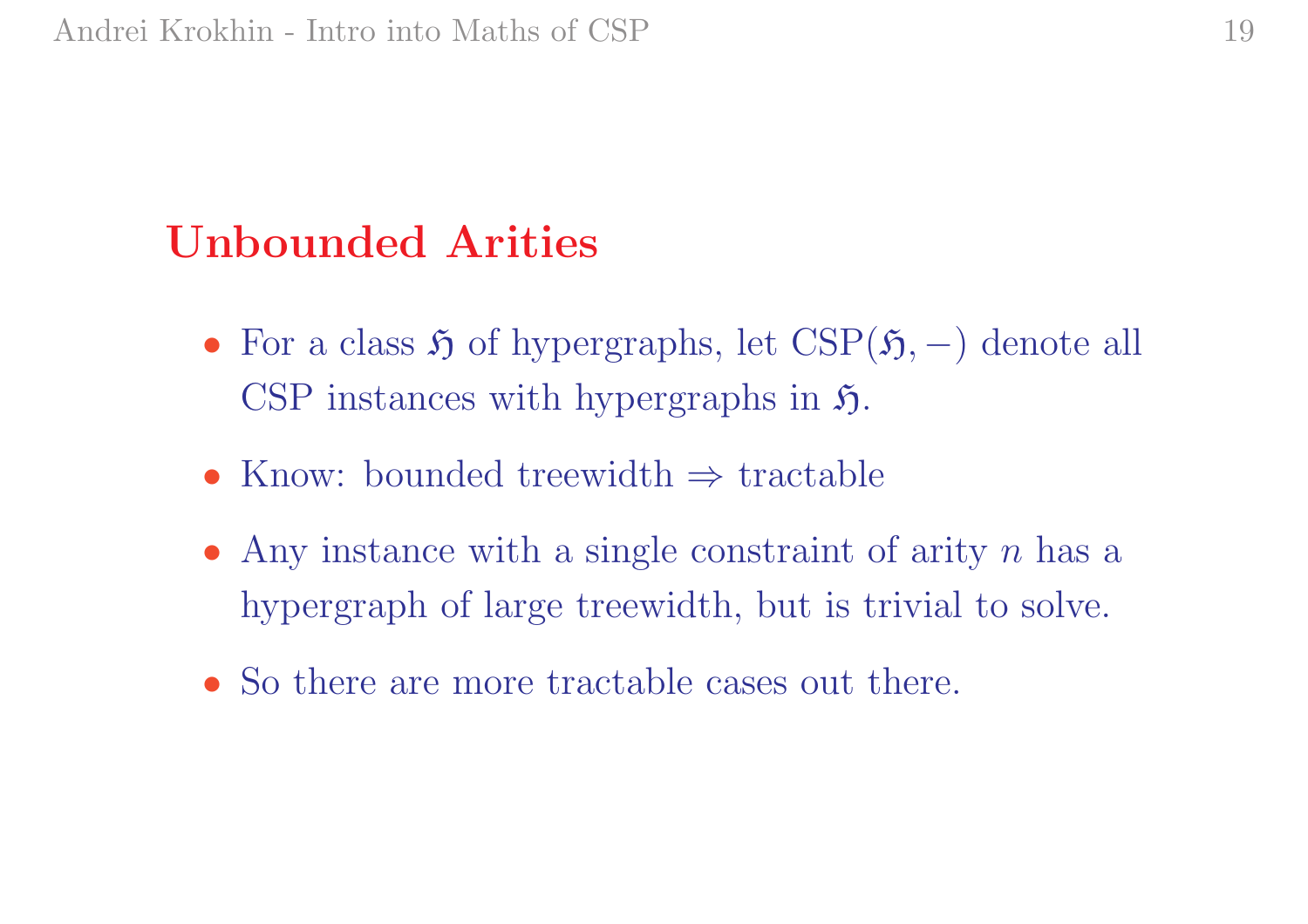### Another Example

- Let  $\mathfrak{H}_d$  be the class of hypergraphs in which all vertices can be covered by d hyperedges.
- For fixed  $d$ , need to look only at assignments satisfying those d constraints.
- So can solve corresponding CSP in poly-time.
- Idea: enough to cover bags in tree decomposition with a fixed number of constraints.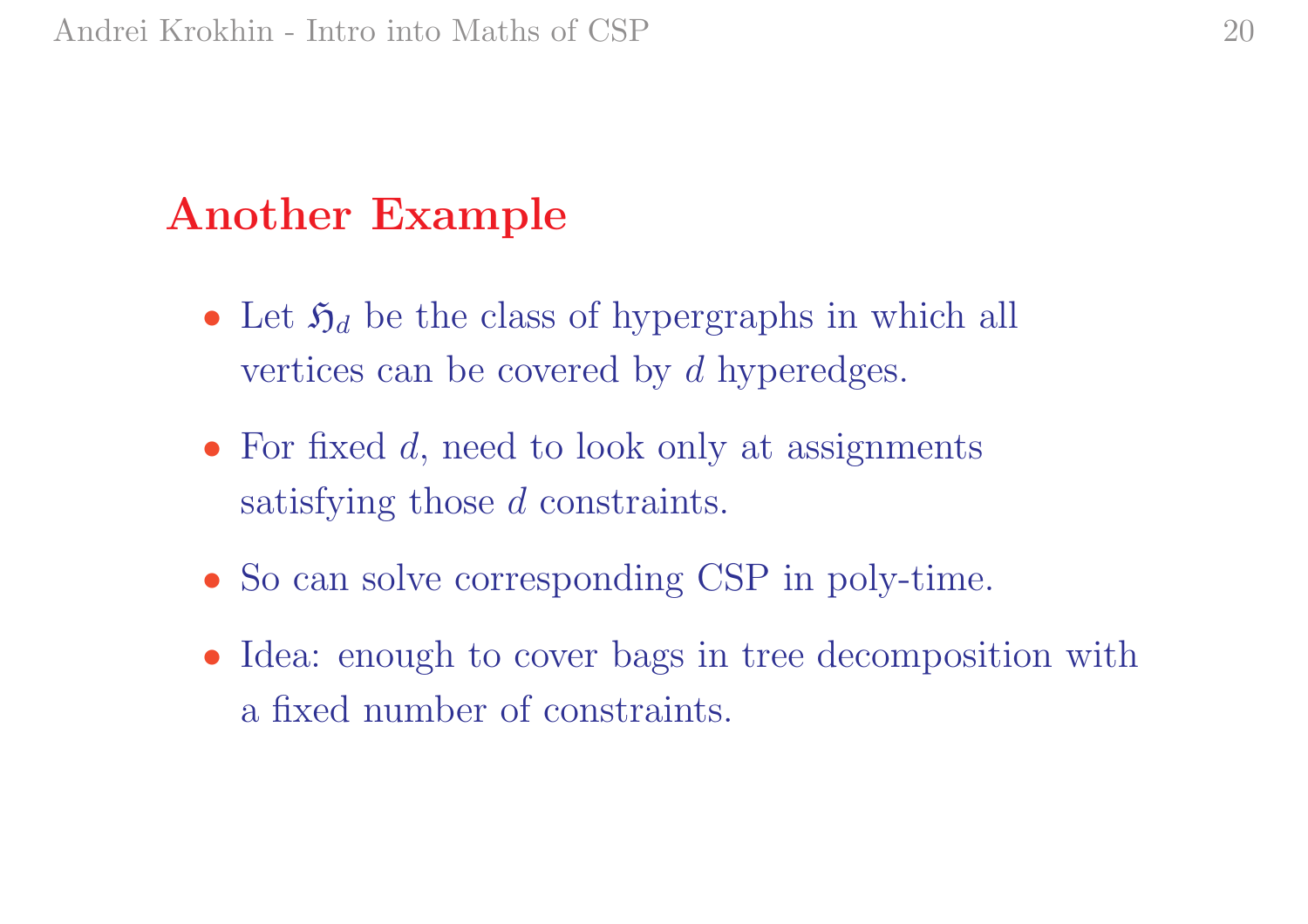## Hypertree Width

- Invented by Gottlob, looking for tractable database query languages.
- The generalized hypertree width of a tree decomposition of <sup>a</sup> hypergraph is the min number of hyperedges needed to cover each bag.
- The generalized hypertree width  $ghw(H)$  of a hypergraph H is the min number over all decompositions.
- The original hypertree width had an additional technical condition, but  $ghw \leq hw \leq 3 \cdot ghw$ .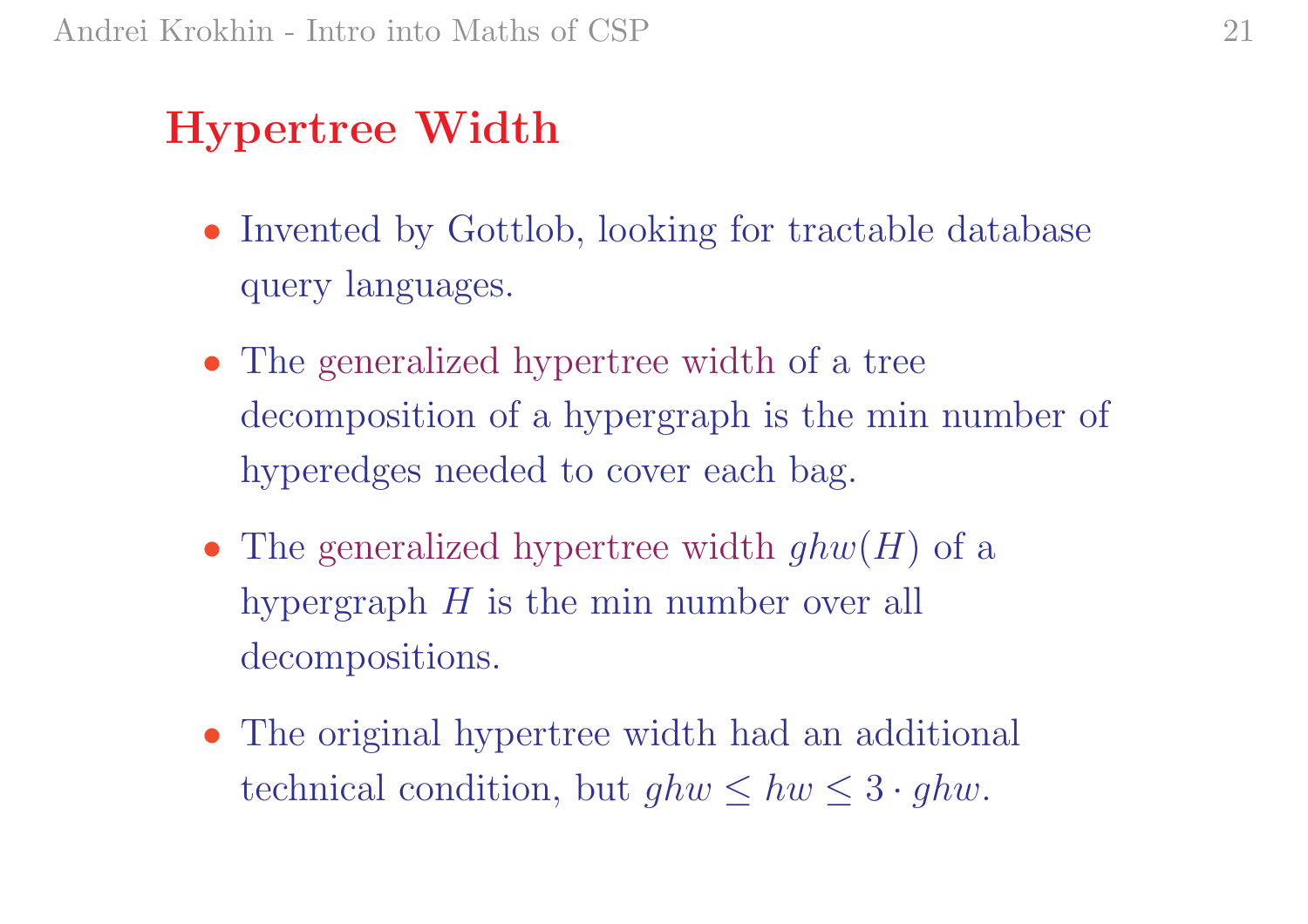## Using Hypertree Width

- if a bag  $B$  is covered by  $k$  constraints, can compute the partial solutions on B in time  $|I|^k$
- this gives a poly-time algorithm for fixed  $k$  if can find good tree decompositions.
- it's **NP**-hard to decide if  $ghw(H) \leq 3$ .
- For each fixed  $k$ , there is a poly-time algorithm that either finds a tree decomposition with  $ghw(H) \leq 3k$ or correctly concludes that  $ghw(H) > k$ .
- So, if  $\mathfrak H$  has bounded hypertree width, then  $\mathrm{CSP}(\mathfrak{H},-)$  is tractable.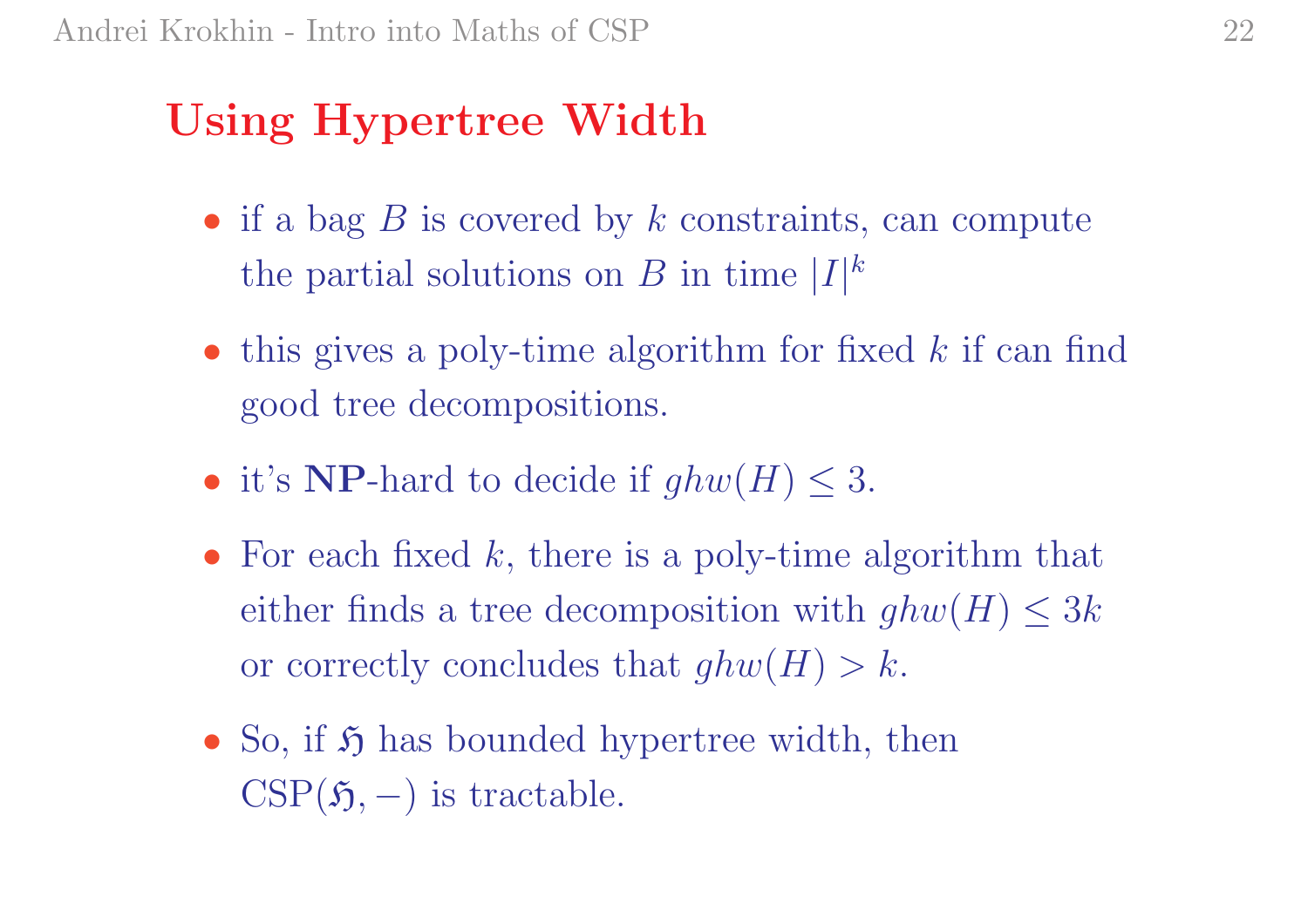## Beyond Hypertree Width

- Is there a more general property for tractability?
- Key feature: small number of solutions in a bag
- When can we ensure this property?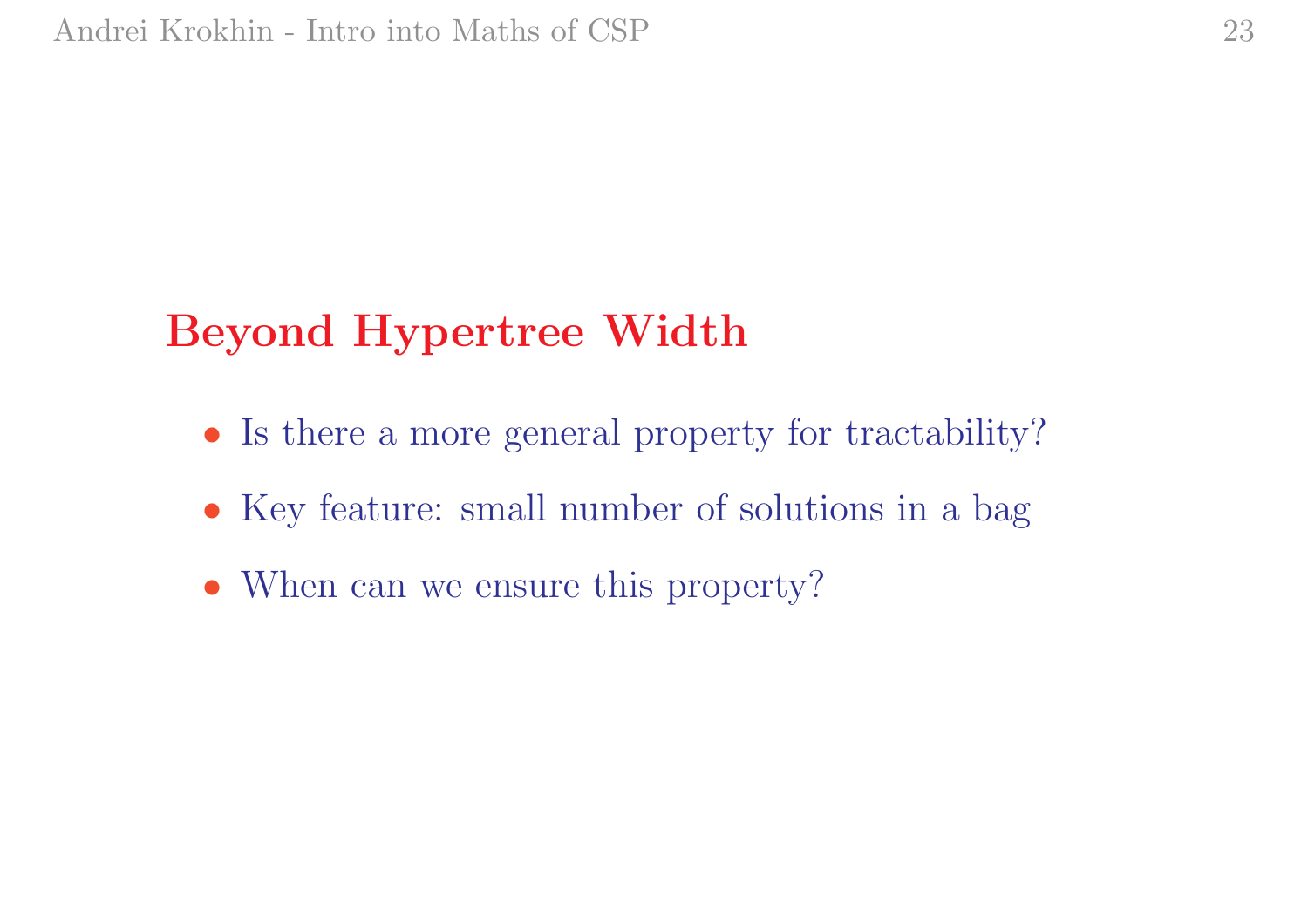## Fractional Edge Cover

Edge cover of a hypergraph  $H$  is a family of hyperedges that covers all nodes.

 $\rho(H) =$  size of the smallest cover.

Fractional edge cover is <sup>a</sup> weight assignment to hyperegdes so that each vertex is covered by total weight  $\geq 1$ .  $\rho^*(H) = \text{smallest total weight.}$ 

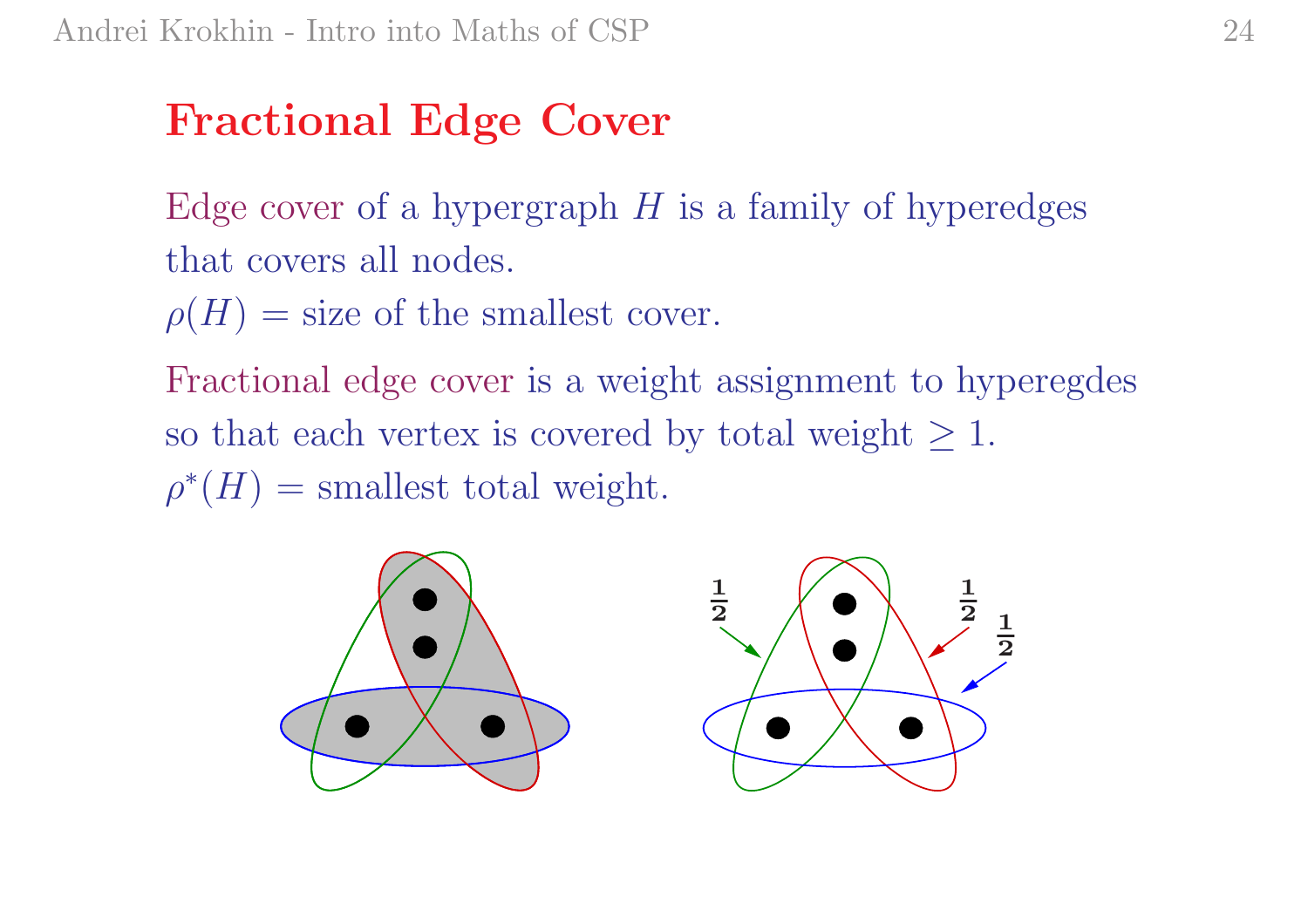### Using Fractional Edge Covers

- If instance I has hypergraph H with  $\rho^*(H) = w$  then I has at most  $|I|^w$  solutions, and they can be efficiently enumerated [Grohe,Marx'07]
- Hence  $CSP(5, -)$  is tractable if  $5$  has bounded fractional edge cover number.

Theorem <sup>5</sup> (Atserias,Grohe,Marx'09) For a class  $\mathfrak H$  of hypergraphs, TFAE

- Each  $CSP(5, -)$  instance has poly many solutions.
- Solutions can be enumerated in poly time.
- $\mathfrak H$  has bounded fractional edge cover number.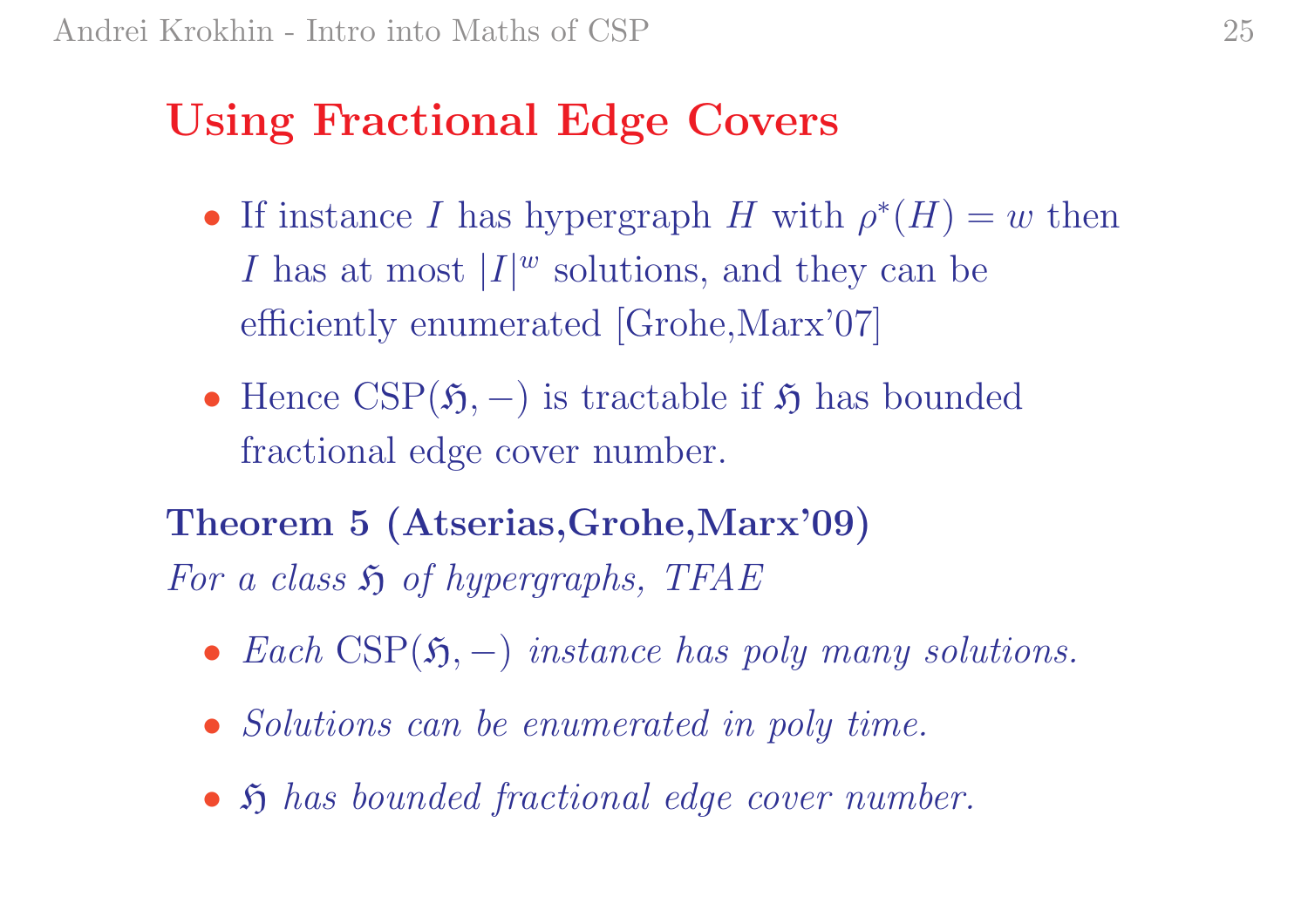#### Fractional Hypertree Width

- Can take this further and require that each bag in a decomposition has bounded fractional edge cover number.
- Get the notion of bounded fractional hypertree width.
- For each  $w$ , there is a poly-time algorithm that either finds a tree decomposition with  $fhw(H) = O(w^3)$  or correctly concludes that  $fhw(H) > w$ . [Marx'09]
- So, if  $\mathfrak H$  has bounded fractional hypertree width, then  $\mathrm{CSP}(\mathfrak{H},-)$  is tractable.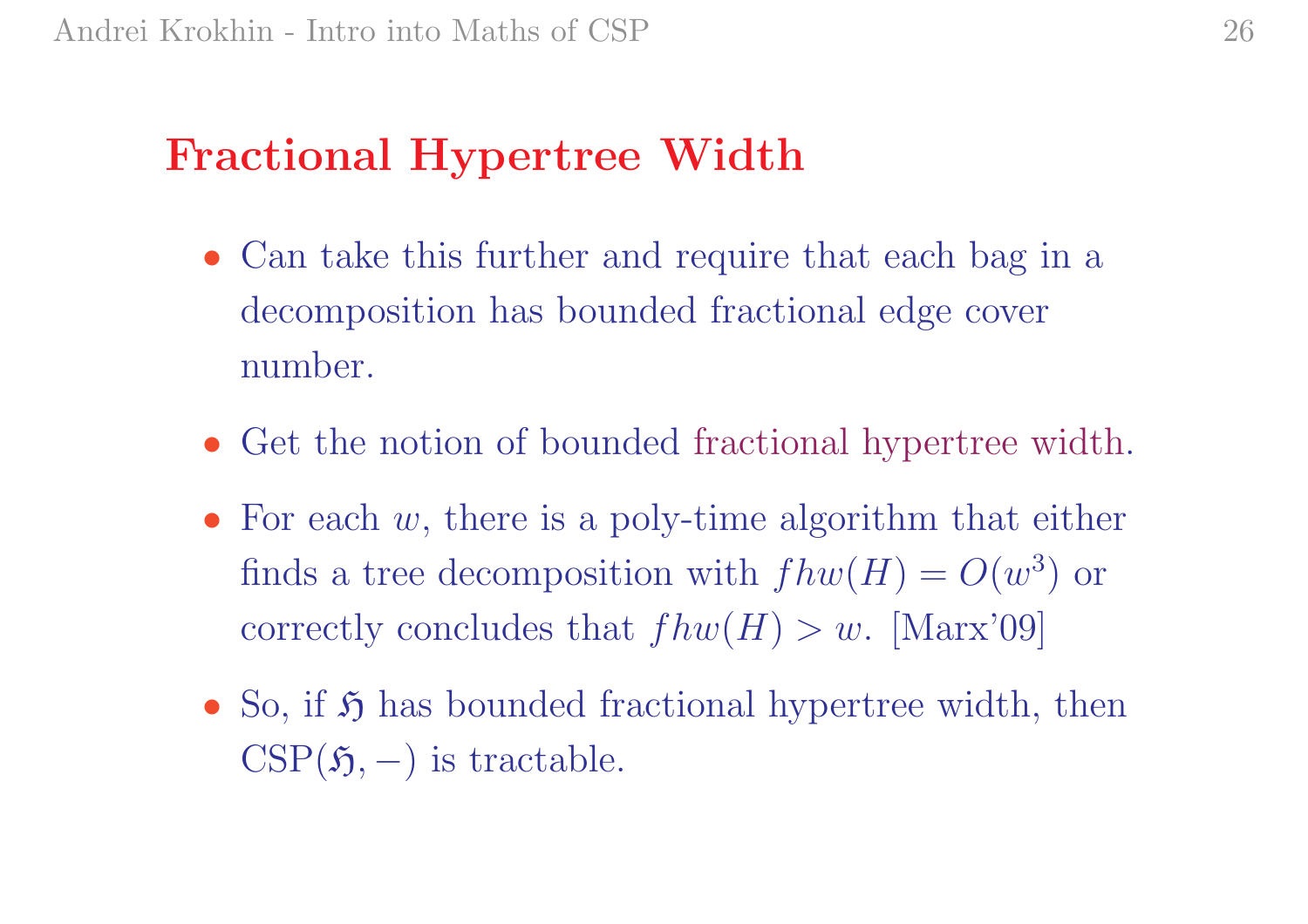## FPT and ETH

- Say that  $CSP(5, -)$  is FPT if can be solved in time  $g(k) \cdot |I|^c$  where k is the number of variables.
- ETH (Exponential Time Hypothesis) there is no  $2^{o(n)}$  algorithm for *n*-variable 3-SAT.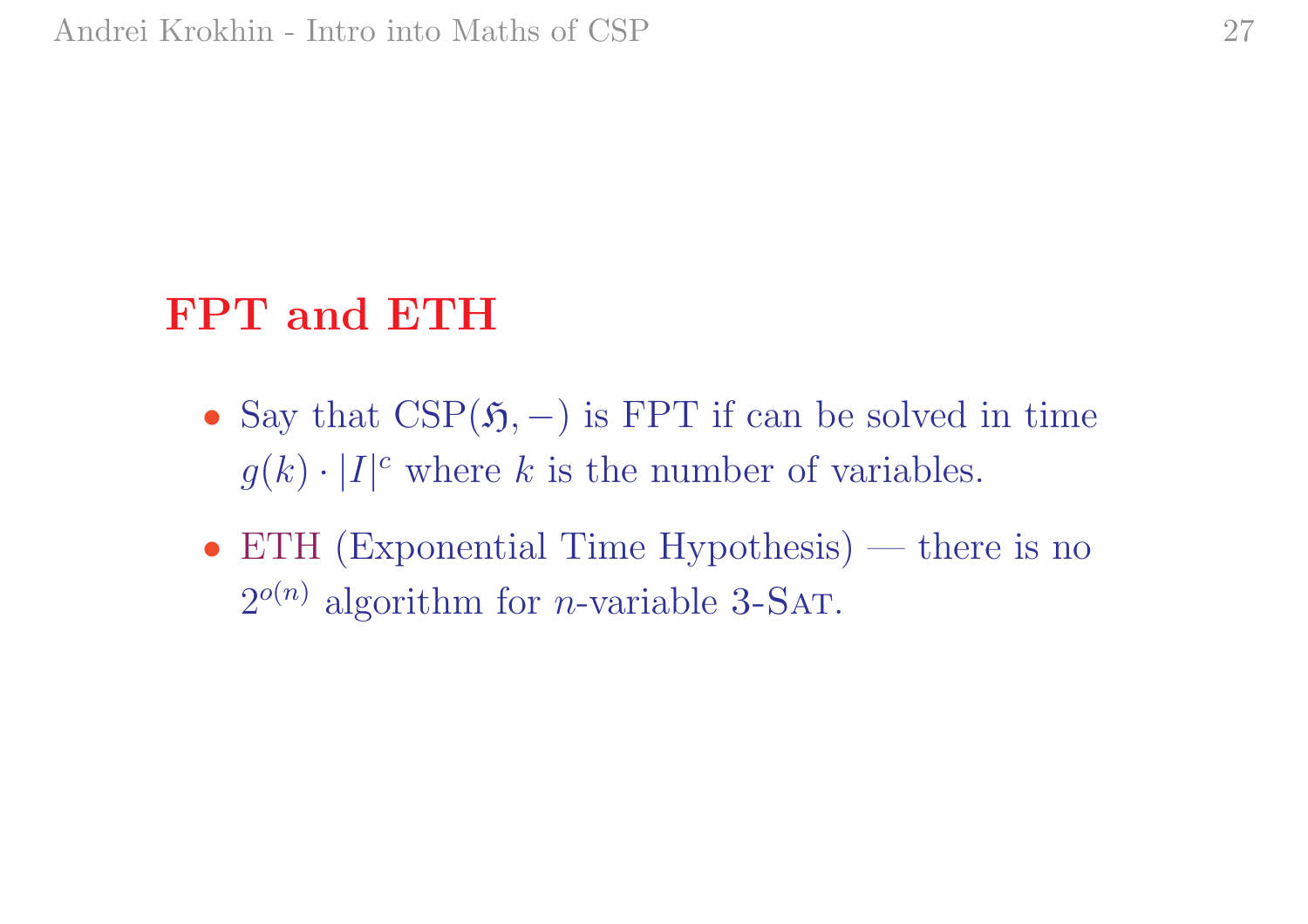## Structural Restrictions in FPT

- Submodular width, invented by Marx, always  $\leq fhw$ .
- "optimises" over several different types of decompositions.

**Theorem 6 (Marx'10)** Assuming ETH, if  $\mathfrak{H}$  is an recursively enumerable class of hypergraphs, then  $\mathrm{CSP}(\mathfrak{H},-)$  is FPT iff  $\mathfrak H$  has bounded submodular width.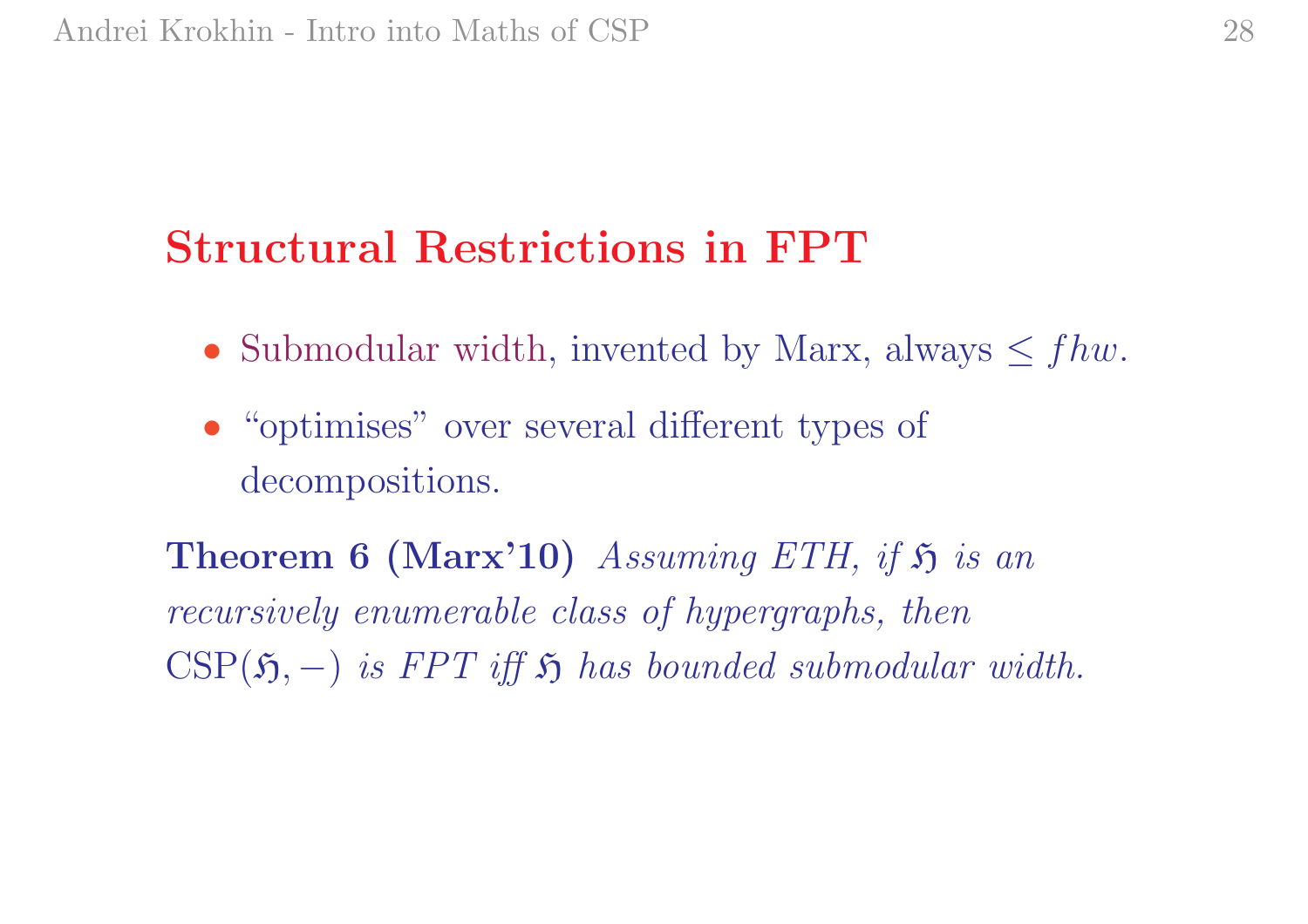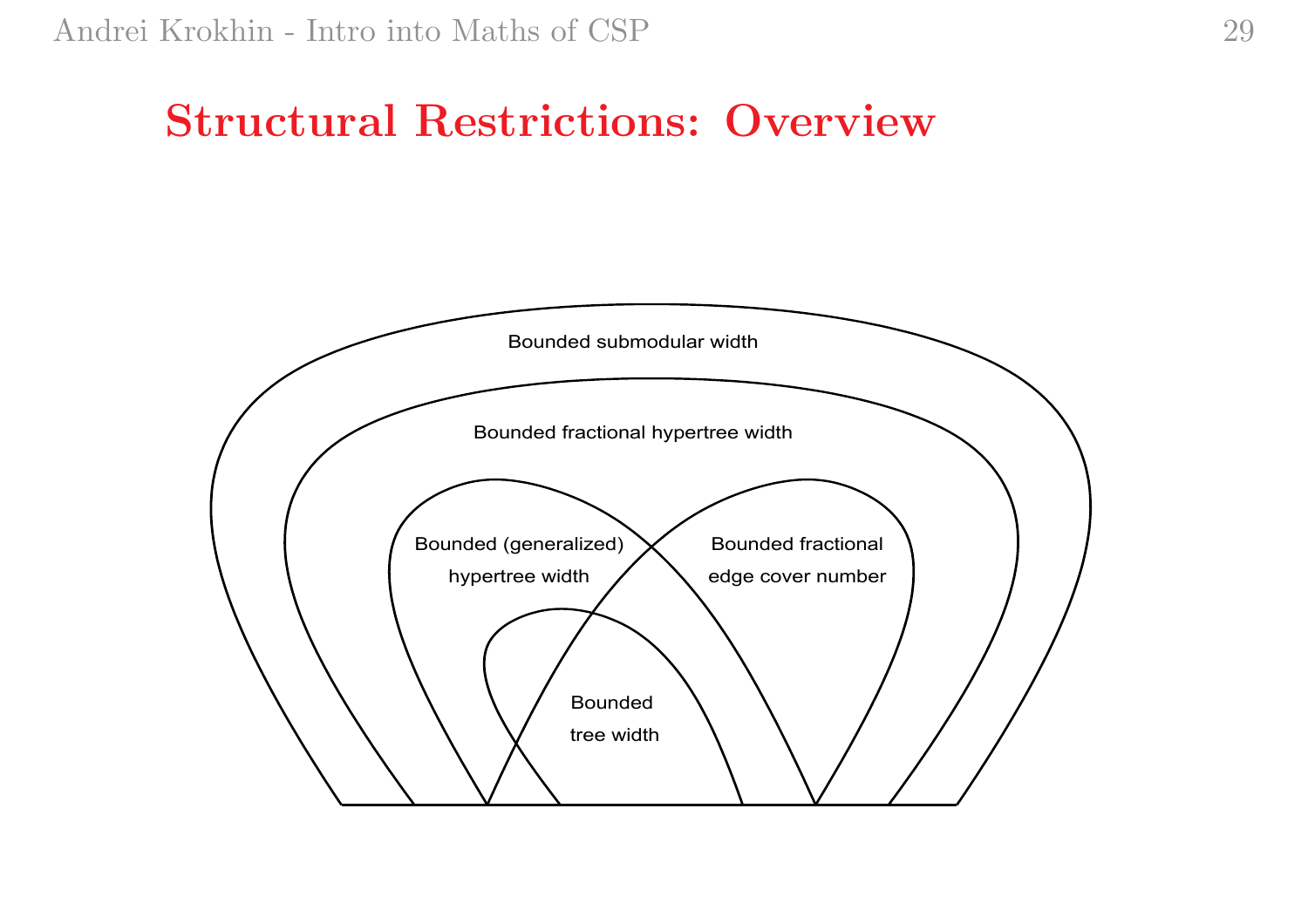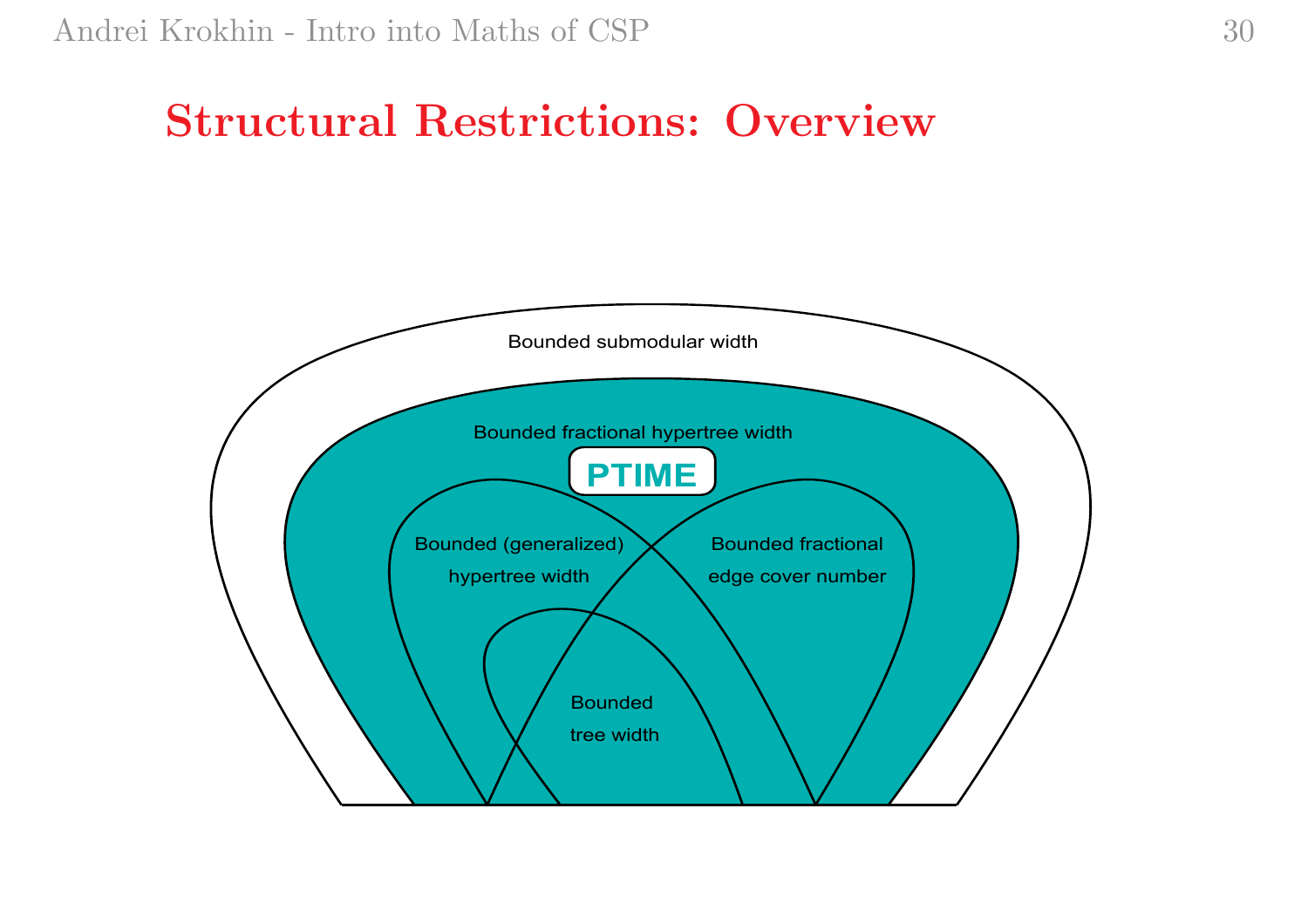